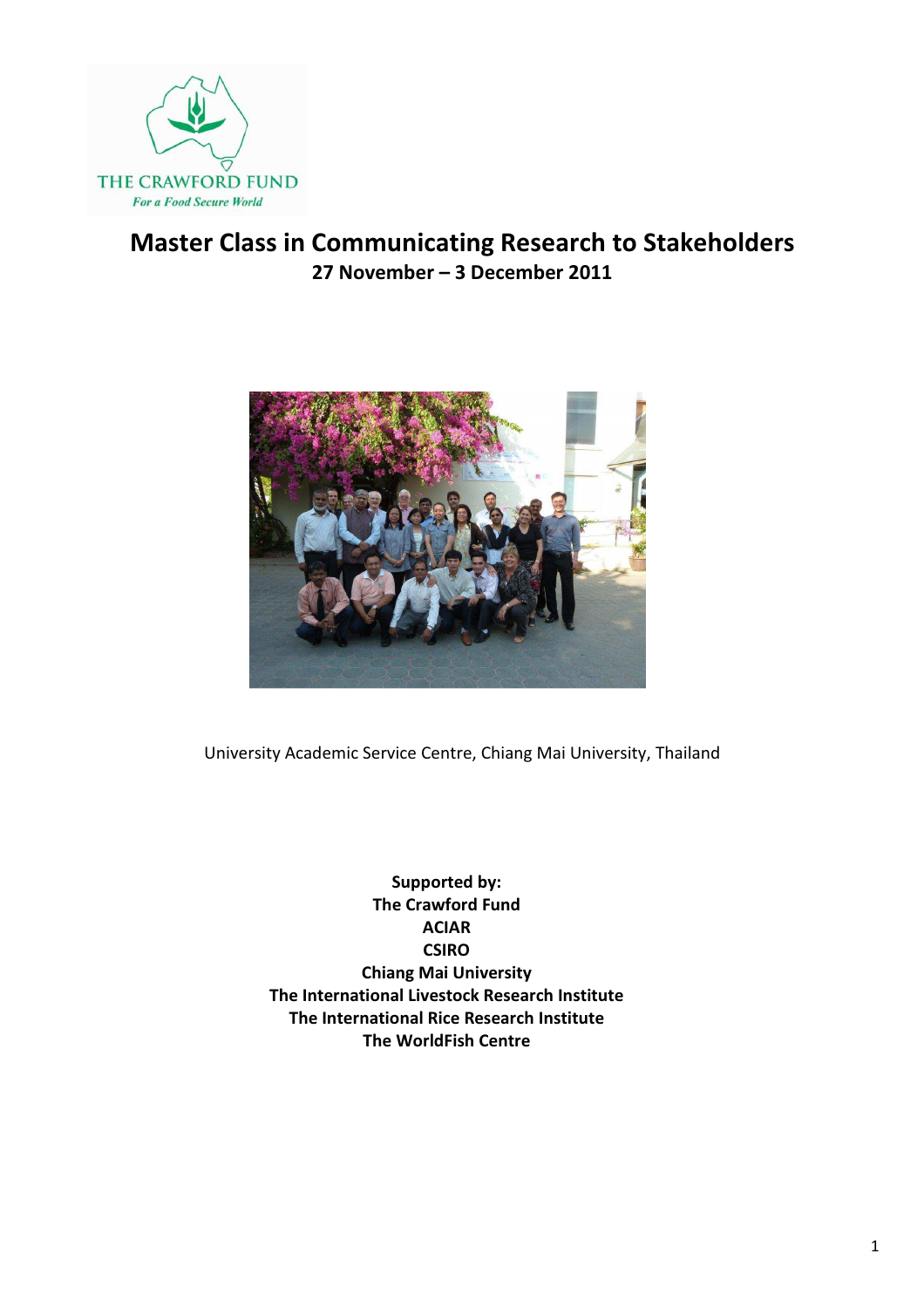### RATIONALE:

There is a growing appreciation in agricultural research institutions in developing and developed countries alike of the need to confirm the efficacy of investment in agricultural science by better communicating its impact to a broad range of non-scientific audiences in funding agencies, other interested stakeholders such as farmers and extension agencies and to the general public through the media. For example, the recent review of the Australian aid program supports the need to improve public engagement in both Australia and in developing countries stating "Australian taxpayers have a right to see exactly how and where overseas aid money is being spent just as citizens in poor countries do."

The Master Class in Communicating Research to Stakeholders brought together the Crawford Fund's expertise in both training and public awareness, with colleagues in Australia and the international research community, to boost the capability of senior staff from developing country research institutions to communicate their work to stakeholders.

#### TRAINING OBJECTIVES:

The course aimed to provide a diverse range of communication skills to senior scientific/research/ project staff, with some connection to Australian development assistance projects or supported institutions, to boost the capability of agricultural research institutions across Asia to communicate their research results and its impact to stakeholders and the general public.

The Master Class provided training, skills and resources to enable the participants to commence or complement their communication efforts when they returned to their institutions to better connect with their key stakeholders. Course topics included:

- 1. the development of a communication plan to suit target audiences and their needs
- 2. the writing of fact sheets, as a priority confirmed by survey of participants
- 3. how to work with journalists and the writing and management of media releases
- 4. training in presentation skills for a variety of audiences, and
- 5. media training with working journalists to improve interview techniques.



Participants practise presentation skills, explaining their work to each other

### TRAINING STRUCTURE, PROGRAM, MATERIALS AND OUTPUTS:

The program was informed by a pre-event course content survey to identify the participants' preferences on the skill/tools set they'd like to work on (attached as annexure  $1$ ) – it was provided to participants as an online survey and results were collated by Econnect. The program overview is at annexure 2. Participants also completed a post-course survey on the final day (annexure 3) and will be contacted three months after the course for reporting on their application of communication plans.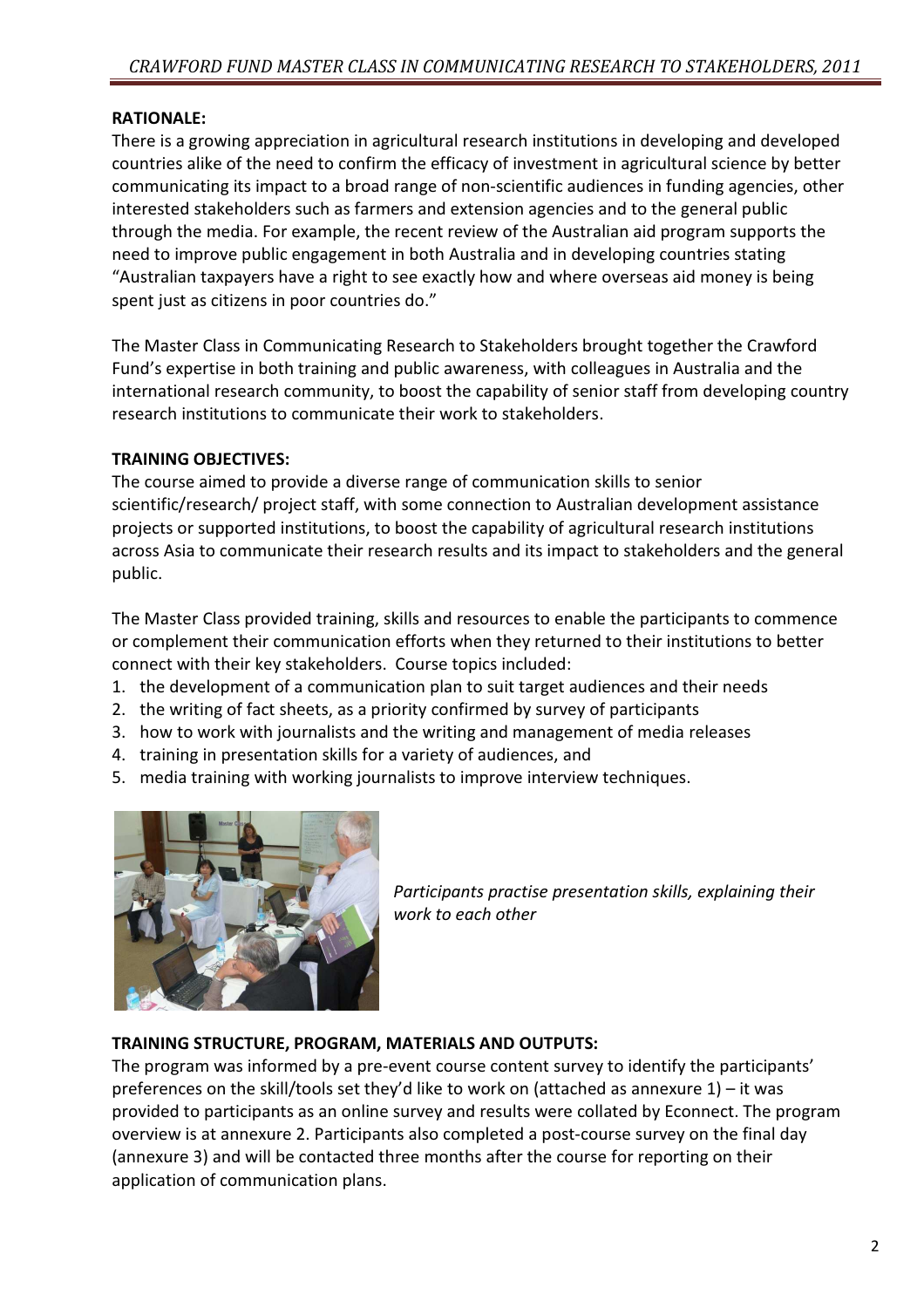The training was carried out over six days (with a half Sunday and a half Saturday) and included a mix of information sessions, panel discussions, practical exercises and individual sessions to provide more personal input with trainers and journalists. Prior to the event, participants were required to provide a listing of 2-3 stories around which they were hoping to carry out training.

Participants finished the training with a draft communication plan, a press release ready for distribution, a fact sheet on a research topic, a list of media contacts for their country and recordings of their TV and radio interviews and of their short presentation made to the group including speaking to a table or graph.

Printed and written course materials provided to participants included:

- Participants' biographical details
- "Talking Science with the Media top tips" brochure
- "Talking Science with the Media" 47p booklet
- "Presenting Science" brochure
- "Presenting Science" 39p booklet
- "Writing for the Reader" 50p booklet
- "Planning Comm into Science" 41p booklet
- a list of contacts for trainers and participants
- a contact list of key media in their country

In addition, Econnect kindly agreed to make materials available in electronic format for those participants wishing to share materials or provide subsequent training for their institutions and colleagues.



Dr Chiranjeevi carries out her TV interview

#### COURSE TRAINERS, FACILITATORS AND JOURNALISTS

The Master Class was managed by Cathy Reade, Director of Crawford Fund Public Affairs and Communication, who also assisted with some facilitation and with the stakeholder panel representing an NGO which interacts with agricultural scientists. Eric Craswell, Director of Training and Master Classes provided administrative support and attended the Master Class.

Facilitators were:

• Jenni Metcalfe and Toss Gascoigne, both highly regarded and experienced professional science media trainers, and (in Jenni's absence due to a family emergency) Tom Dixon from Econnect Communications and Meg Heaslop from Biotext Science Information Consultants;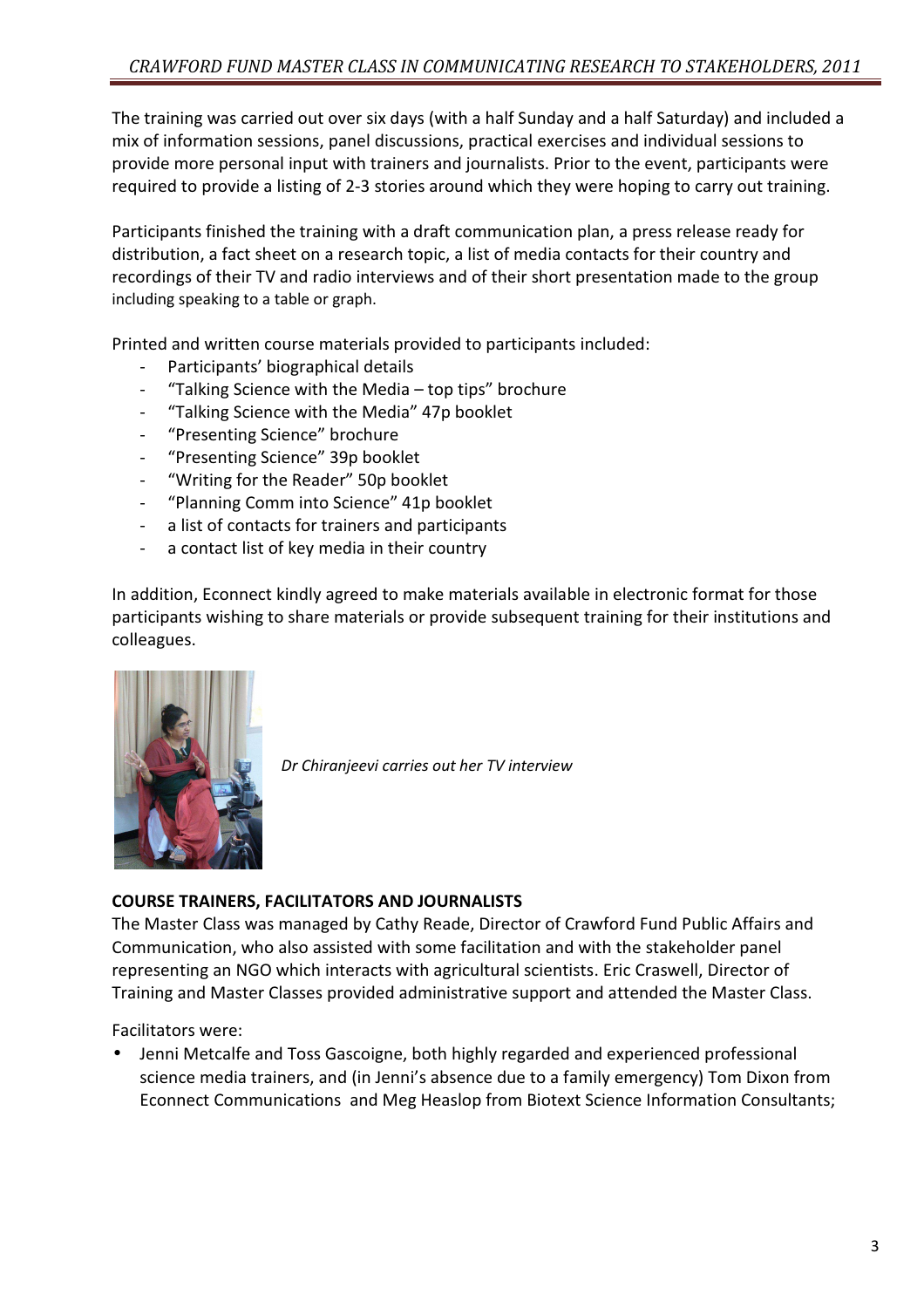

Toss Gascoigne and Jenni Metcalfe explain the 7 step process to the development of a communication plan

Journalists were:

- Australian Rowan Reid, a media consultant based in Bangkok who formerly held senior positions in Australia with ABC Rural Radio and Rural Press publications;
- Thailand journalists Piyaporn Wongruang from The Bangkok Post and Scidev.net, the international development and science website; Mrs P Kanniker of the Matichon newspaper and Asia Calling Radio; a young radio reporter from Radio Thailand, Ms Thanawan.

Journalists Piyaporn Wongruang and P Kanniker, with Toss Gascoigne, in a panel discussion with participants on how the media works and how to best work with the media.



Other assistance was provided by:

- Mandy Gyles, Media Officer from ACIAR who assisted with the radio interview training, with the stakeholder session representing a donor/funding body and as photographer, and
- Eric Craswell from the Crawford Fund who assisted with the stakeholder session representing the view of a large partner research organisation and review panel member.

#### PARTICIPANTS:

In consultation with the facilitators, it was agreed that a maximum of 20 participants should be included in the Master Class to enable an interactive and hands-on format, with the ability for one-on-one assistance where needed. With an expectation that the response to the training opportunity would be very positive, a strategy was employed that involved initial targeted approaches for nomination of participants through ACIAR's Research Program Managers and selected international centres active in Asia.



Mandy Gyles, ACIAR explains radio interview techniques with participants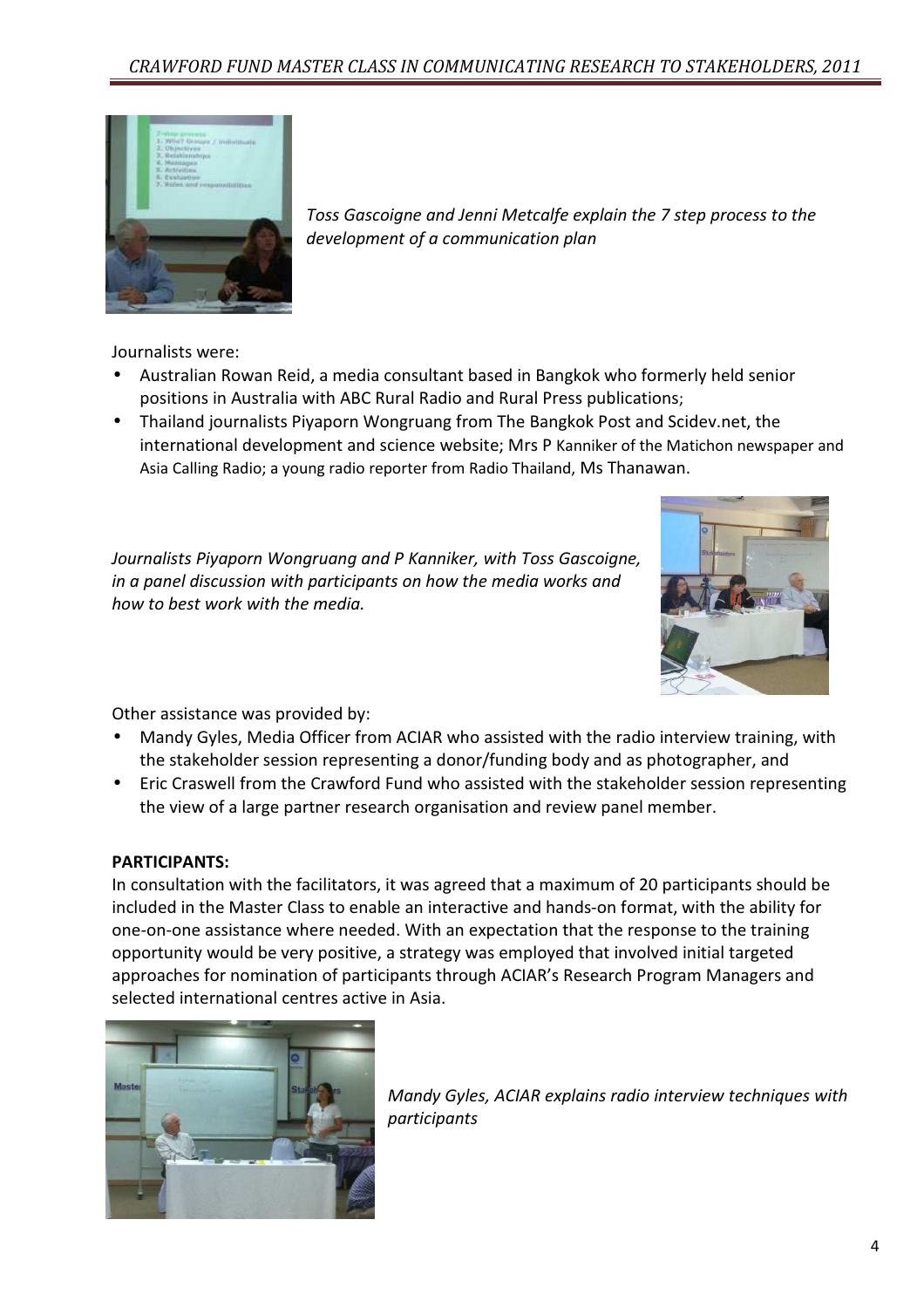They were approached to nominate senior agricultural researchers/scientists in developing country research institutions which do not employ trained communication staff, and who have or could take on the responsibility to facilitate improved communication on behalf of their organisation to stakeholders and to the media.

Nominating institutions were required to complete a nomination form, and successful nominees were then provided with a precourse survey (to inform the development of the program), a later form to complete administration arrangements and a post-course evaluation.

Participants were expected to:

- Speak sufficient English to undertake the course (including interview and writing exercises)
- Have the support of their institution to attend and then introduce an improved or new communication effort on completion of the course
- Have at least three to five recent successful research results/stories from their institution to use in workshops
- Share with other participants the results of their efforts three months after the training
- Be able to bring with them a laptop on which to work on materials as necessary.

The class filled quickly and would have been over-subscribed, which augurs well for the targeted strategy for future classes of the same size.

Attendance was arranged for 20 confirmed participants, two of whom were unable to attend due to last minute visa problems.

A list of participants can be found at Annexure 4. It indicates a group that provided a good coverage of countries (India, Thailand, Sri Lanka, Nepal, Philippines, Cambodia, Indonesia, Vietnam, Pakistan, Bangladesh) and disciplines. Some participants were involved in ACIAR, CSIRO or CGIAR Centre projects (IRRI, ILRI, WorldFish) and others were from NARS.



Australian journalist Rowan Reid (left) is quizzed by Toss Gascoigne and participants on his experiences of working as both a print and radio journalist

#### FUNDING

Based on an initial budget and an expectation of part-funding by the Crawford Fund, a targeted outreach for support was made by Eric Craswell with ACIAR RPMs and by Cathy Reade with ACIAR's communication team and a range of international centres. This resulted in support in the form of a general payment of \$5000 from ACIAR's communication program; provision of a one off amount of \$2000 per participant towards airfares, accommodation and training from IRRI (6 participants), WorldFish (2 participants), CSIRO and ILRI (one participant each); an agreed reduced payment without airfares from an ACIAR project (\$2500 for 2 participants) and in-kind support from Chiang-Mai University through the assistance of staff-member and participant Ben Rerkasem.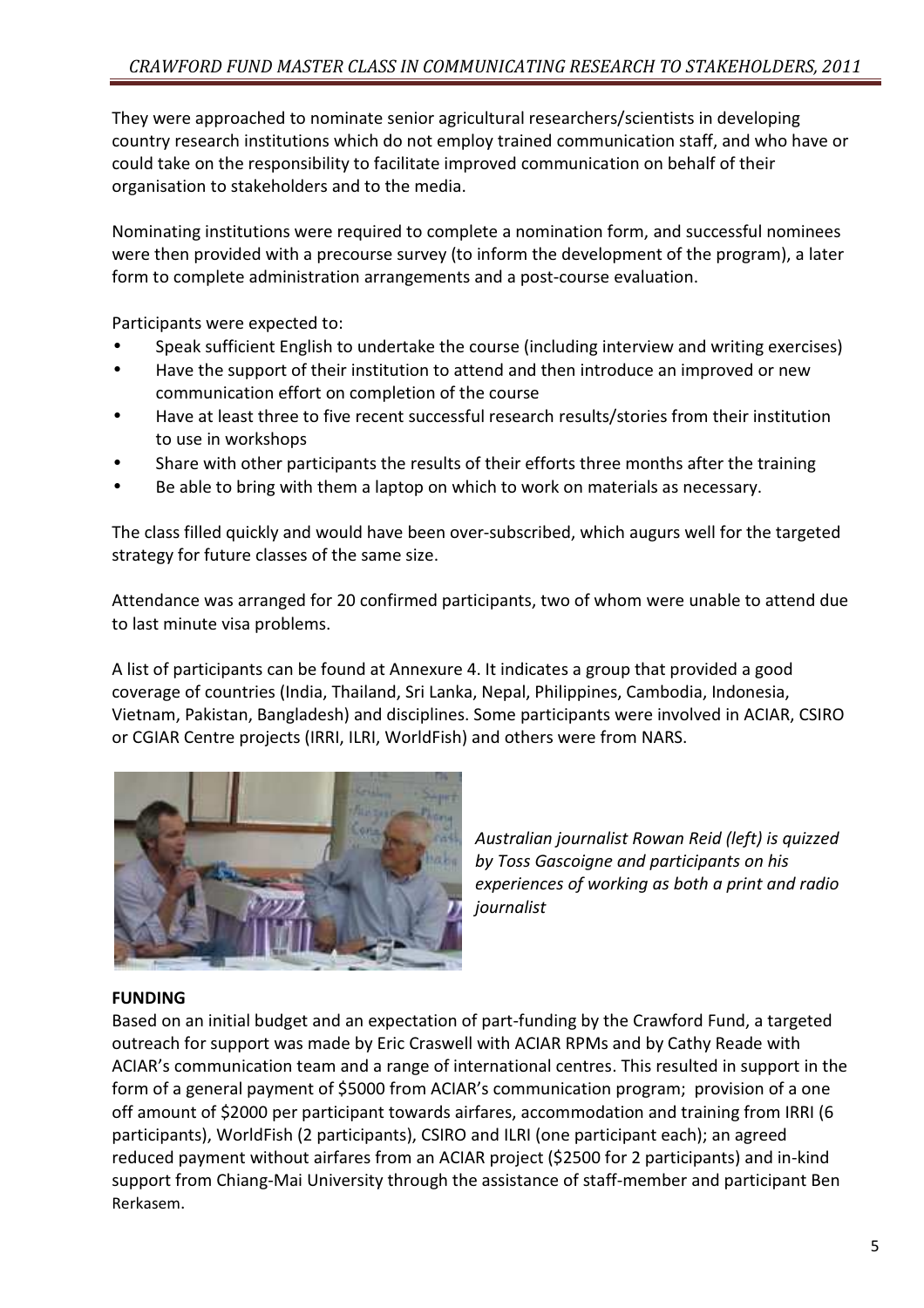In addition, an outside contribution was made towards the cost of two facilitators' airfares, when special arrangements were made to have them carry out a communication course and other work on the way to the Master Class. This may provide an additional source of funding for future Master Classes.

Contributions from sources outside the Crawford Fund totalled \$30,357 with a contribution by the Crawford Fund of approximately \$20,000 – the strong support from ACIAR and the Centres to this Master Class reduced the need to utilise the core Master Class budget of the Crawford Fund enabling more effective use of these funds for other activities. In addition, it would seem that with subsequent classes there is a good chance that more of the fixed costs could be recouped through a higher charge targeting institutions which can afford to support their nominees and additional contributing organisations.

| <b>Budget sources AUS\$</b>    |           |
|--------------------------------|-----------|
| <b>IRRI Participants</b>       | 12,000.00 |
| <b>World Fish Participants</b> | 4,000.00  |
| <b>CSIRO Participant</b>       | 2,000.00  |
| <b>ILRI Participant</b>        | 2,000.00  |
| <b>IRRI Airfares Refund</b>    | 2,300.00  |
| Landcare airfares refund       | 557.00    |
| <b>ACIAR Communications</b>    | 5,000.00  |
| Pakistan                       | 2,500.00  |
|                                |           |

A significant saving to the Master Class was made through the facilitators and the Australian journalist kindly providing their time without charge. Targeting journalists in-country was another strategy employed to make savings on airfares.

### LESSONS LEARNED AND SUGGESTIONS MADE

### Related to Participants:

- 1. The importance of the participants' ability to speak very good English was noted.
- 2. The size of the class should not be increased beyond 20 participants in order to enable group discussion, interaction and personal assistance.
- 3. The need for the participants to have their travel and visa requirements confirmed well before the Master Class (minimum 2 weeks) to minimise the likelihood of last minute issues.
- 4. For longer term impact (yet to be determined with the current group), the importance of selecting participants who have the agreement of superiors and/or the ability to put the communication plan into action and who are interested in passing on knowledge.



Certificates were presented by Amelia Henty, First Secretary of the Australian Embassy in Bangkok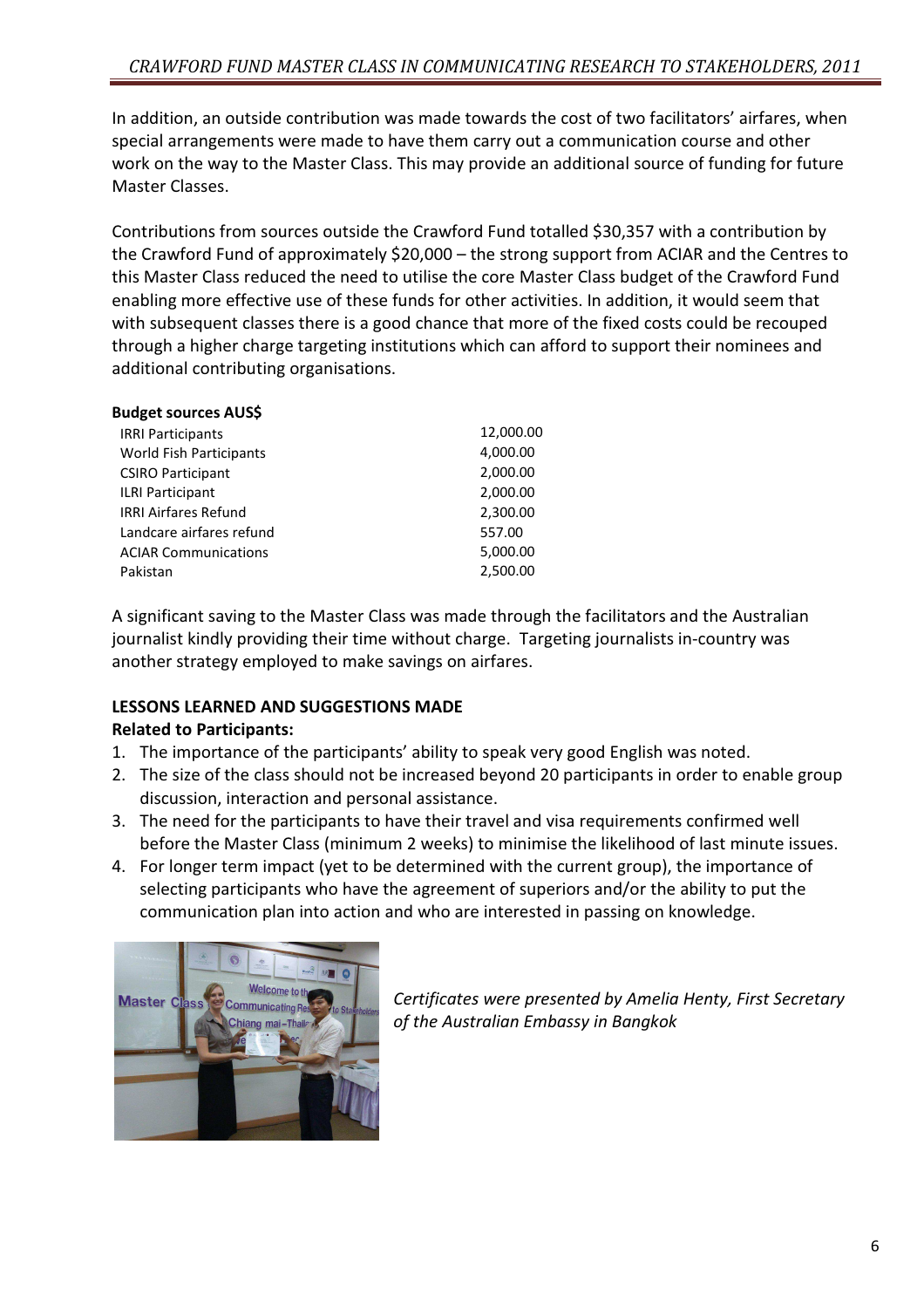#### Related to Venue:

- 5. The involvement of someone in-country proved very useful, to assist with suggestions of reasonably priced and styled venue and accommodation, as well as for local knowledge during the class.
- 6. The co-location of the accommodation and class venue to enable maximum use of time available and reduced travel costs and related complications.
- 7. It was useful to have no internet access in the teaching room so participants are not waylaid with email and other work.

#### Related to Funding/Budget/Admin:

- 8. Arrangement for prepayment of agreed larger reimbursements prior to or following the event, rather than in cash at the event, worked well, leaving only smaller reimbursements and the per diem at the event.
- 9. More efficient lump sum administration of sundry travel and visa costs are needed to obviate costly bank transfers of small amounts to participant's accounts overseas.
- 10. For most institutions who have an appreciation of the cost of such training, the \$2000 cost was considered very reasonable and could be increased for future classes.
- 11. The facilitators' agreement to work without payment is not expected to continue but a reduced payment could be negotiated for further classes.
- 12. Provision of assistance to the facilitators for other training opportunities with supporters for the Master Class, in return for contributions towards the facilitators' airfares to the Master Class could be investigated.
- 13. The use of Survey Monkey for online responses from participants is very efficient way of gathering information.

#### Related to Program:

- 14. The setting of overnight tasks (particularly finalising written materials) so less time is used for this during class.
- 15. Preference was noted for less time to be taken on the communication plan to enable additional time on interview practising.
- 16. The social evening on the final night was much appreciated.
- 17. The use of the Master Class as an occasion for the involvement of personnel from ACIAR and/or the local Australian Embassy and for the provision of a Crawford Fund medal to an incountry scientist, provided an additional highlight to the closing ceremony and an opportunity for media outreach.
- 18. The selection of both Australian and in-country journalists provided a good mix of perspectives and also offered the opportunity for the development of relationships between the participants and working media.



Dr Eric Craswell presents Professor Benjavan Rerkasem with her Crawford Fund medal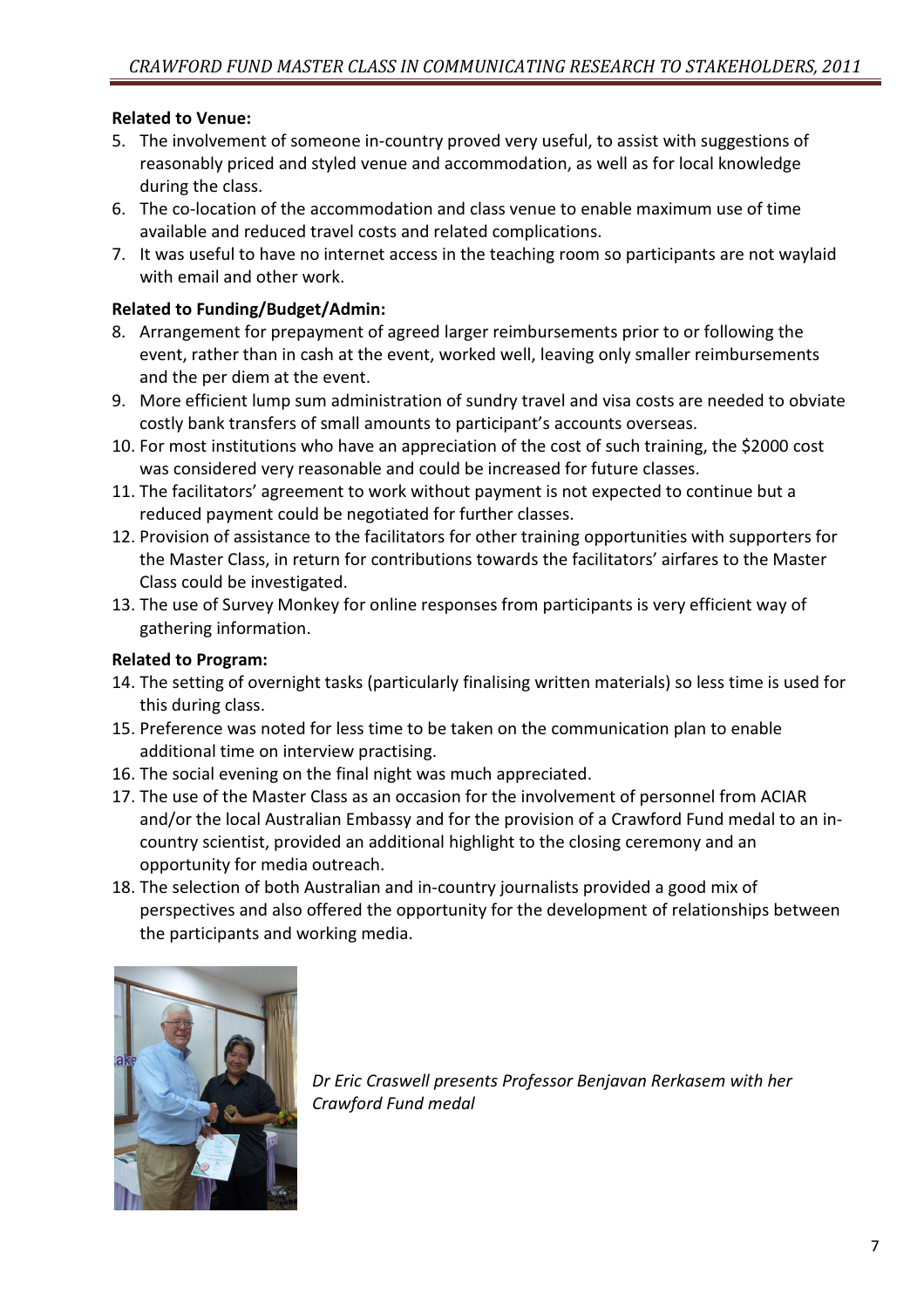#### PARTICIPANTS' SURVEY RESULTS AND COMMENTS

The participants' survey results are attached as annexure 5. Over half said they would be passing on what they had learned through the use of printed and electronic versions of the training materials. The average overall rating for the Master Class was 6.4 out of 7. One of a range of comments is as follows:

"I am very happy to belong to the pioneer batch of this training. I learned a lot from the 6 days. Never a dull moment; all topics covered were interesting. Opened a new horizon in us researchers. It made us aware and equipped us with skills to do more than just publishing research reports. Communicating research and how to do it well is very important. And that is what we learned from this training, I would like to sincerely thank Crawford Fund, The World fish and other sponsors of this training for giving us this training. I would like to assure you that training will go a long way. To all my classmates, Eric, Cathy, Mandy, Toss , Jenni, Tom & Megan, we have created a lot of memories to keep forever. Thank you all!!! :)"

#### THREE MONTH EVALUATIONS

Participants were contacted in March for short reports on their efforts to action the communication plans developed at the Master Class. Snapshots on some of the participants' activities completed since returning from the training follow:

Ben Rerkasem from Chiang Mai University reported that she has since developed a graduate course on Communication in Agricultural Science which will be compulsory for all students in the agronomy program, has received funding to implement a communication plan for disseminating results from a key project and will include media releases, field days and farm notes, and has developed a series of "farm notes" to explain their work for farmers and field agronomists.

Alice Ferrar and Grace Bacaltos from WorldFish Centre (WFC) in Philippines, got together and developed and held their own three day training course on Communicating Research Results to Stakeholders with 19 participants selected by WFC. Alice went on to do a one hour interview on Radyo ng Bayan on the training that they conducted and also her latest research project on mangroves, mentioning also the Crawford Fund training in Chiang Mai.

Separately Alice has completed most of the activities in her action plan from the communication plan produced at the Master Class, finishing a case story book, and her drafted manual caught the attention of the government agency, Bureau of Fisheries and Aquatic Resources who now want to collaborate with her on the manual. Her factsheet and report were given to media at a national mangrove conference.

Krishna Singh from the Indian Council of Agricultural Research has appeared in three TV interviews on Indian National Television, has provided input for several newspaper reports in the local Hindustan Times, as well as a major report in a leading business newspaper of India, and delivered lectures on organic farming.

Manawar Kazmi from the ACIAR ASLP Linkages program in Pakistan has actioned his separate plans for media, industry and policy makers. In relation to media, he has held meetings with electronic and press media and success stories were developed and passed on, he refined a list of reporters and stays in touch with them, issued a special newspaper supplement and provided stories/background fact sheet for that.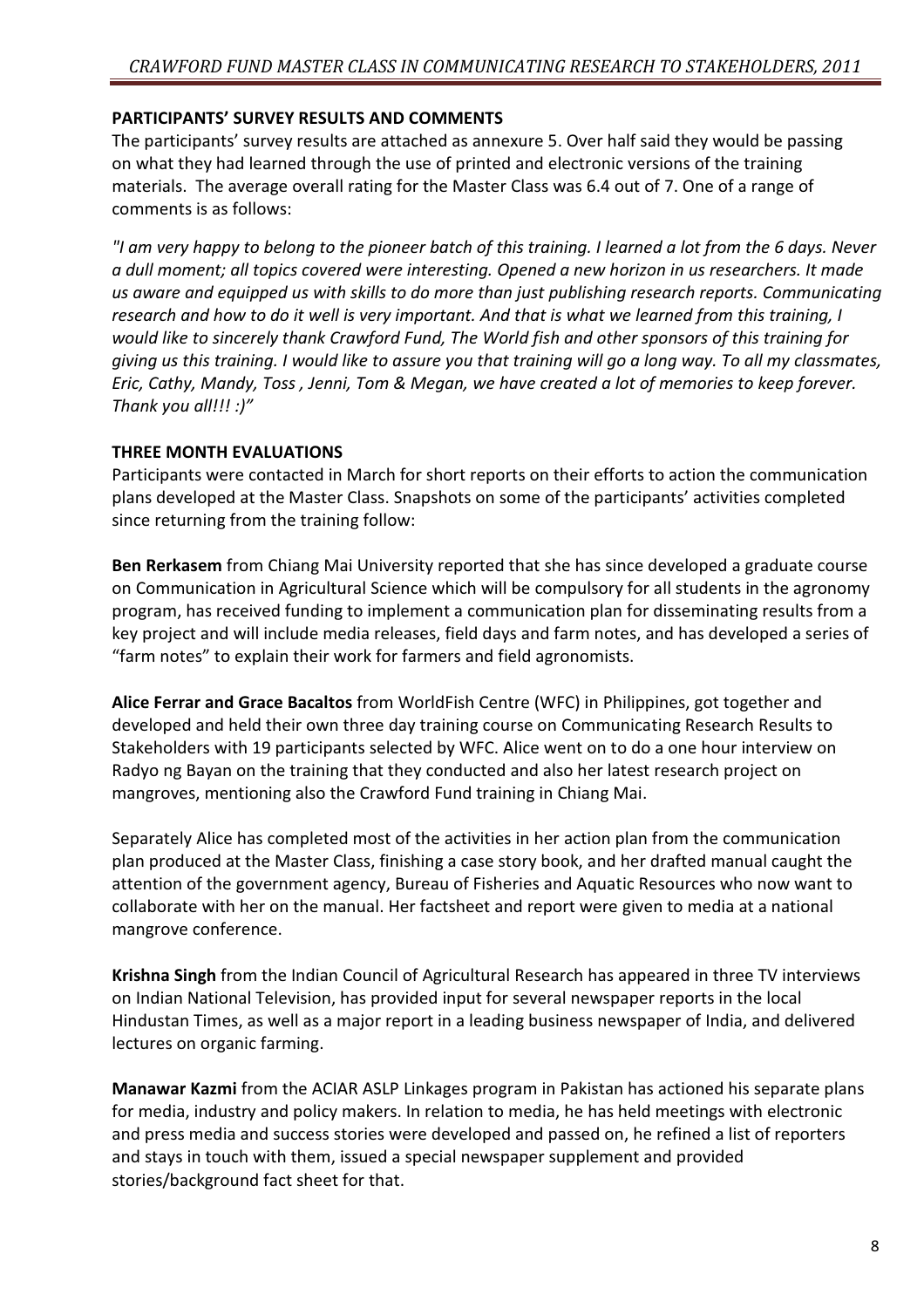Jiban Biswas from the Bangladesh Rice Research Institute has issued two press releases, had nine stories on Bangladesh Radio on BRRI work and 12 stories in Bangla in the National Influential Daily national newspaper.

Bhaba Tripathi from IRRI in Nepal has provided information to relevant key research and government bodies, which are including information in their rice technology dissemination and upscaling efforts. He has also discussed and shared the knowledge from the Master Class with other scientists and they have made eight leaflets, charts and short communications and two posters in Nepali language for disseminating rice technologies to the farmers of Nepal, and to different government and non-government organisations.

Vinay Singh from the Farm Science Centre/Central Rice Research Institute in India has published an extension book, had 12 newspaper stories printed, and used his presentation skills in delivering 40 lectures on crop production to farmers and in-service personnel and also for a lecture at a national level seminar at Allahabad.

Ida Luh Gede Nurcahyaningsih from the Centre for Forest Biotechnology and Tree Improvement in Indonesia reports she presented her communication plan to the Indonesian Forestry Society in December in Bogor.

Tuyen Dinh Van from the National Institute Of Animal Science, Hanoi has presented a video clip summarising results of his project to the local and central authorities in Vietnam. The feedback was positive and he has now prepared a proposal for expanding the breeding program.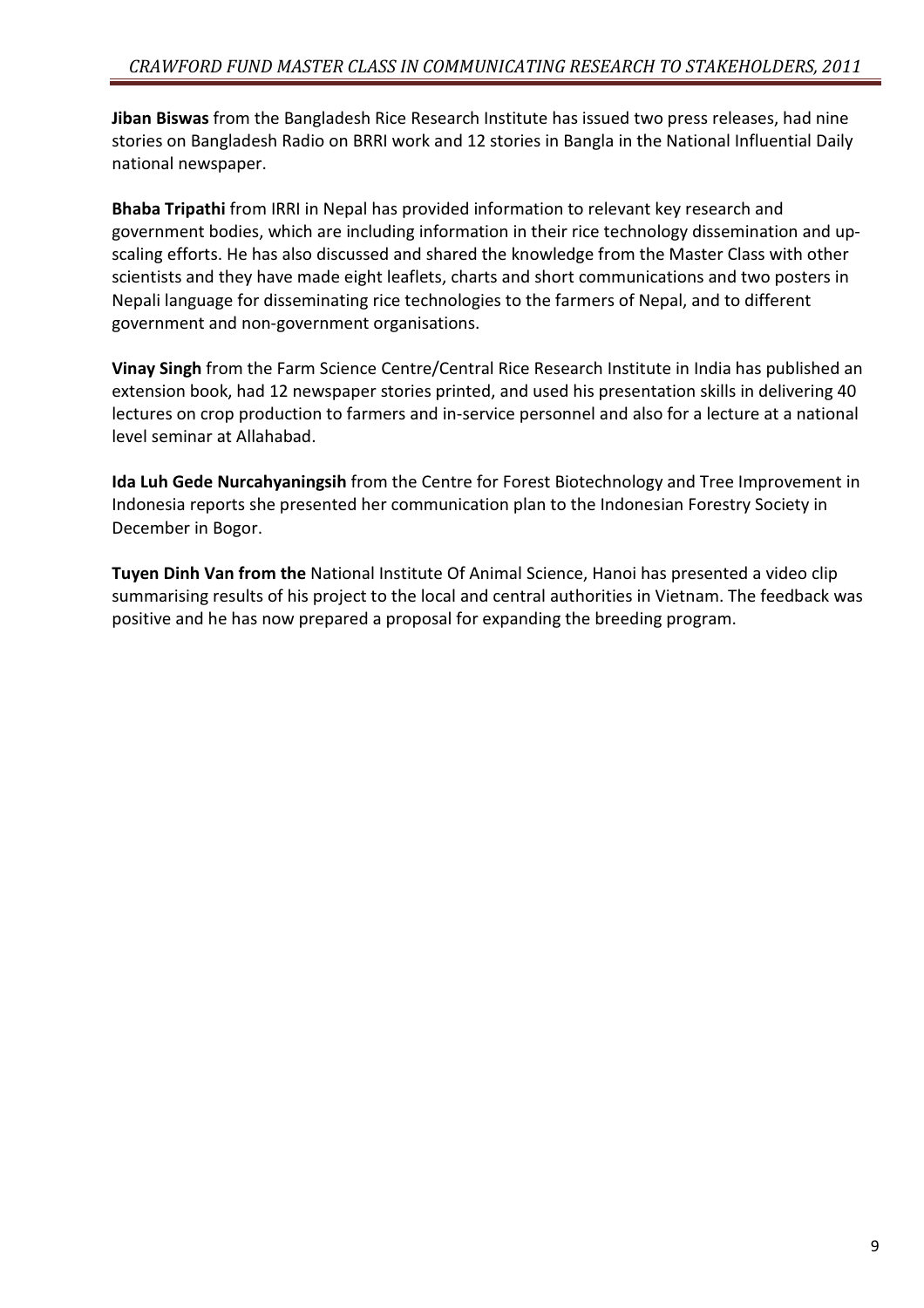#### Annexure 1 – Precourse Survey (uploaded to Survey Monkey)

## Crawford Fund communication workshop 27 November-3 December

We would like your input to develop the program for this workshop so it best suits your needs.Could you please complete this survey by within a week of receiving the link to it. If you have any questions, please contact Jenni Metcalfe (jenni@econnect.com.au)

#### A. Your details

- a. Honorific (Professor/Dr/Ms/Mrs/ Mr)
- b. First Name
- c. Surname
- d. Organisation
- e. Position
- f. Area of research

#### B. Your communication experience

Please rate from very low (1) to very high (5) how experienced you are at:

- a. Giving live presentations to a scientific audience
- b. Giving live presentations to a general audience
- c. Using visual aids
- d. Writing articles for a non-scientific audience
- e. Liaising with stakeholders (industry, government, farmers, etc)
- f. Giving media interviews
- g. Organising public events (e.g. talks, conferences, field days)
- h. Writing media releases
- i. Promoting stories to the media
- j. Researching target audiences (e.g. through surveys, focus groups, etc)
- k. Writing e-newsletters
- l. Developing communication strategies
- m. Using social media (twitter, Facebook)

#### C. What you'd most like to get out of the workshop

Please rank from 1 (most important) to 12 (least important) what you'd most like to get out of the workshop:

- 1. Develop a communication plan for a research project / program / organisation
- 2. Improve my skills and confidence at giving presentations to various audiences
- 3. Gain experience in doing media interviews with journalists
- 4. Understand how the media works and how to make the best use of them
- 5. Improve my skills at writing for a general audience through: [Please insert the formats enewsletters, media releases and popular articles
- 6. Learn how to better understand the audiences I want to communicate with
- 7. Design clear messages for communicating with various audiences
- 8. Know how to plan and run a successful public event
- 9. Learn how to use social media effectively
- 10. Developing skills in answering difficult questions
- 11. Learning how and when to contact journalists
- 12. Other: (please describe):

#### D. Your communication

- 1. How much of your time (% of job) do you estimate is spent on communication?
- 2. What communication role/s do you currently have within your organisation or project?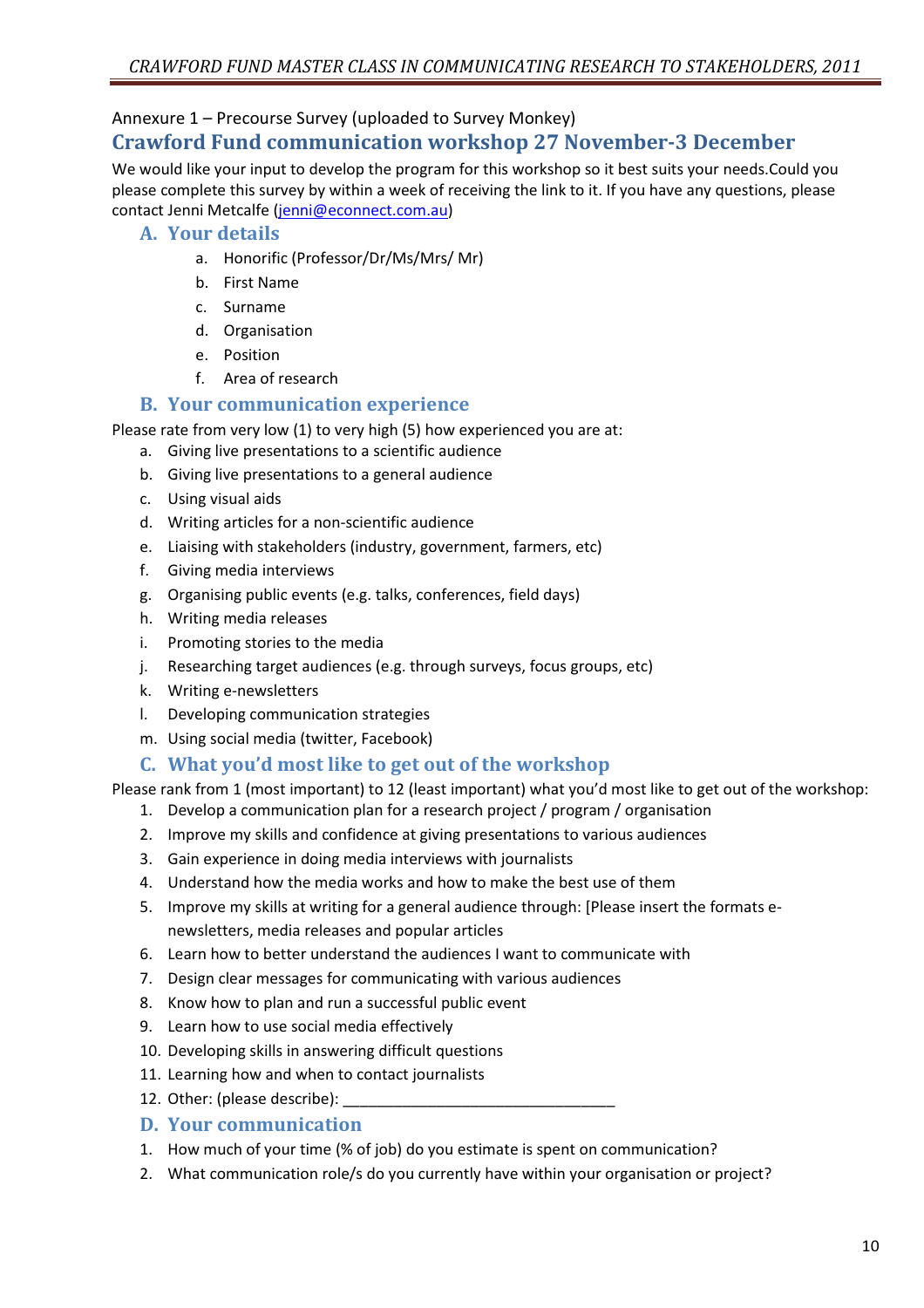- 3. What communication products do you or your organisatsion already produce (e.g. newsletter, fact sheet, etc.)?
- 4. Does your organisation have a website and do you contribute to it?
- 5. What do you think is the biggest communication issue facing your organisation or project? (e.g. trouble getting stories into the media, problems communicating with local farmers) Explain why you think this.
- 6. What research project/ program /organisation would you like to develop a communication plan for? Please describe the objectives of this research project/program / organisation.
- 7. When your communication plan is implemented, what would be the signs to you that it was successful? What would be different? (e.g. high quality media coverage in local newspapers)
- 8. Who do you think your project / program /organisation should be communicating with?
- 9. Which is the most important group or individual of those you listed in answer to the previous question?
- 10. Which is the most difficult group or individual to communicate with of those listed in answer to question 7?
- 11. What are the 3 top messages you'd like to get across to the group or individual you listed as your most important target?
- 12. Does your organisation have a list of journalists to whom you send press releases? Would you be prepared to share the list with other participants?

### E. Course requirements

The following are course requirements for participants.

Do you:

1. Speak sufficient English to undertake the course (including participating in interview and writing exercises) in English

#### Y/N

Please explain your answer

2. Have the support of your institution to attend

### Y/N

Please explain your answer

3. Have at least three to five recent successful research results/stories that you can use during the workshop

Y/N

Please explain your answer – list story topics identified

4. Have the ability to share with others the results of your efforts three months after the training?

### Y/N

Please explain answer

5. Have access to a laptop that you can bring to the workshop for use with various exercises?

#### Y/N

Please explain answer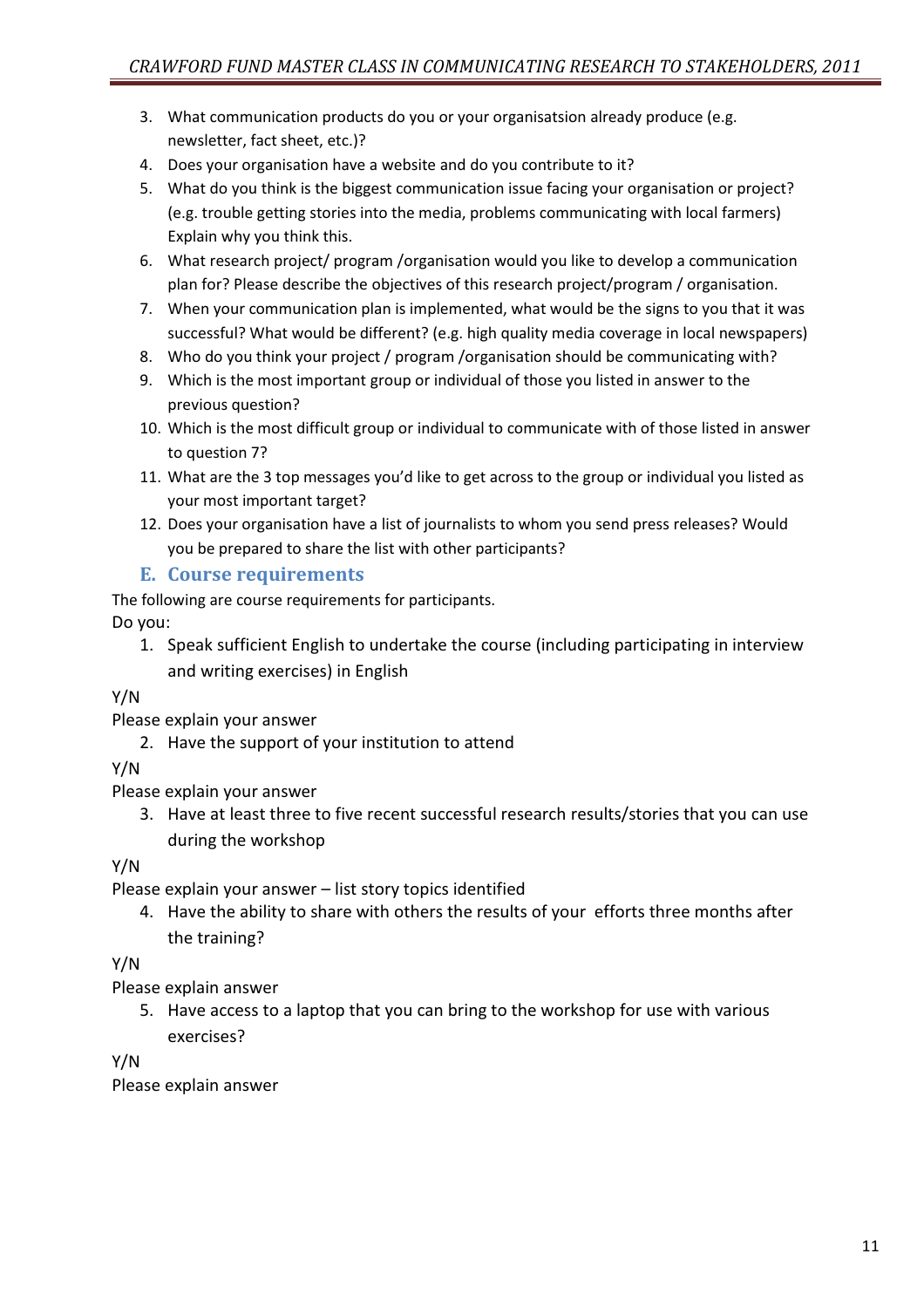#### Annexure 2: Master Class Participants (associated with ACIAR\*)

Dr Della Grace Galope-Bacaltos, Director External Affairs, Sthn Phil Agribusiness, Marien & Aquatic School of Tech The Philippines, gbacaltos@yahoo.com

Dr Alice Joan Ferrer, Vice Chancellor Plannning and development, University of the Philippines, The Philippines aj\_ferrer2005@yahoo.com

Dr Ida Nurtjahjaningsih, Researcher, Ministry of Forestry, Indonesia, iluh\_nc@yahoo.com

\*Dr Cong Phan Thi, Senior Researcher, Institute of Agricultural Sciences for Southern Vietnam , phanthicong@gmail.com; congphanthi@hcm.vnn.vn

\*Dr Anh Nguyen Phong, Director External Affairs, Institute of Policy & Strategy for Agricultural and Rural Develoment Vietnam phong.nguyen@scap.gov.vn

\*Dr Tuyen Dinh, Deputy Head, National Institute of Animal Science, Vietnam, vantuyen1973@gmail.com

Mr Quang Hai Tran, Researcher, Center for Plant Resources MARD, Vietnam, duongmayq@yahoo.com

Dr Vang Seng, Deputy Director of Agriculture, CARDI, Cambodia, vseng@cardi.org.kh (didn't attend)

Professor Benjavan Rerkasem, Faculty of Agriculture Chiangmai University, Thailand benjavan@chiangmai.ac.th benrerkasem@gmail.com

Dr Supot Kasem, Dept of Plant Pathology Kasetsart Unviersity, Thailand, agrsupot@ku.ac.th

Bhapa Tripathi, Senior Associate Scientist and IRRI Rep to Nepal: IRRI-Nepal Country Office, NARC Building Nepal, b.tripathi@irri.org

\*Mr Munawar Raza Kazmi, Program Officer ACIAR ASLP Linkages program Pakistan munawarkazmi@gmail.com

Dr Yasmin Tahira, Scientific Officer, Pakistan Agricultural Research Council, Pakistan tahirayasmin@hotmail.com (didn't attend)

Dr Alamgir Hossain, Head, BRRI regional Station, Bangladesh Rice Research Institute, Bangladesh mahbrri@yahoo.com

Dr Sanjida Parveen Ritu, Senior Agricultural Engineer, Bangladesh Rice Research Institute, Bangladesh sanjidap@yahoo.com

Mr Sarath Chandra Wanigasuriya, Deputy Director of Agriculture, Dept of Agriculture. Sri Lanka wanigasuriya231@yahoo.com

\*Dr Chiranjeevi, Chief Economist, Livelihoods and NRM Institute, India jeevs1962@yahoo.com

\*Dr Krishna M Singh, Head of Division, Indian Council of Agricultural Research, India m.krishna.singh@gmail.com

Dr Vinay Kumar Singh, Senior Scientist, Farm Science Centre/ Central Rice Research Institute India vkspckoderma@gmail.com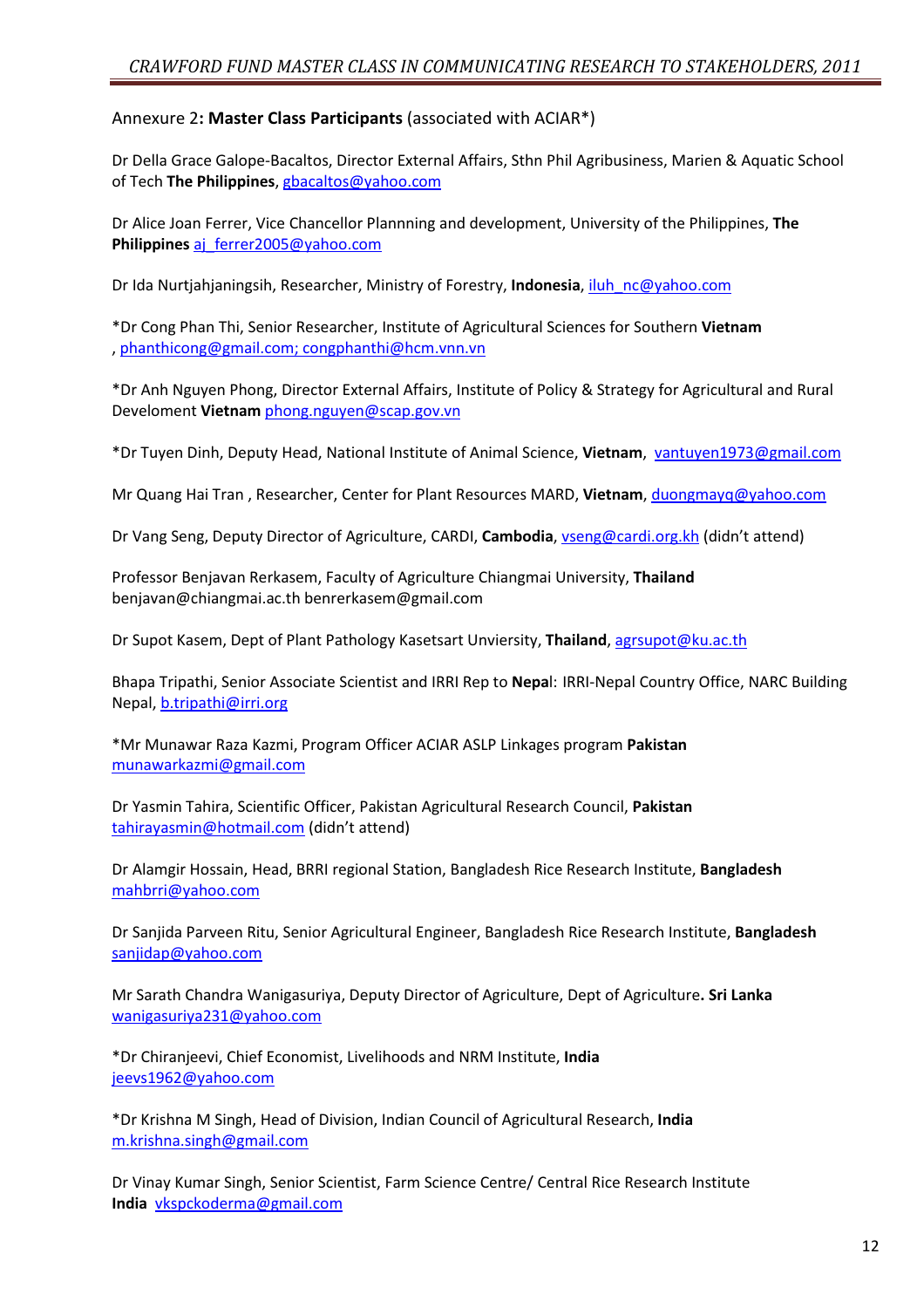Annexure 3: Program Overview

# Crawford Fund Master Class Communicating Research to Stakeholders 27 November – 3 December 2011

## Sunday, 27 November 2-5pm

Introductions Overview of workshop program and notes Workshop objectives, including what participants said in survey Official welcome Payment of Travelling Allowance (Tea break at 3.30pm)

## Monday, 28 November 9-5pm

9am-12.30pm – Communication planning workshop part A: overview and steps 1-3 12.30 - Lunch 1.30pm – Panel discussion with stakeholder representatives 2.45-5pm – Communication planning workshop part B: steps 4-6 5pm – Free time (Tea breaks at 10.30am and 3.30pm)

## Tuesday, 29 November 9-5pm

9-12.30pm – Communication planning workshop part C: Action plan and message design Outcome: Communication Plan completed for your designated project /organisation 12.30 – Lunch 1.30-5pm – Writing workshop part A: media releases and messages Outcome: Media Release written and ready for distribution 5pm – Free time (Tea beaks at 10.30am and 3.30pm)

## Wednesday, 30 November 9-5pm

9-12.30pm – Media skills workshop part A: TV, online media and newspapers Outcome: TV interview recorded and understanding of how TV, online and newspapers work 12.30 – Lunch 1.30-5pm – Media skills workshop part B: radio and shaping messages Outcome: Radio interview recorded, an understanding of how radio works and how to manage media 5pm – Free time (Tea beaks at 10.30am and 3.30pm)

## Thursday, 1 December 9-5pm

9-12.30pm – Writing workshop part B: clear writing, writing for the reader, web writing Outcome: Understanding of how to write clearly for the reader, draft text written for the web 12.30 – Lunch 1.30-5pm – Writing workshop part C: writing newsletters and fact sheets Outcome: Draft newsletter and fact sheet completed 5pm – Free time (but prepare a 3-min talk for the next day) (Tea beaks at 10.30am and 3.30pm)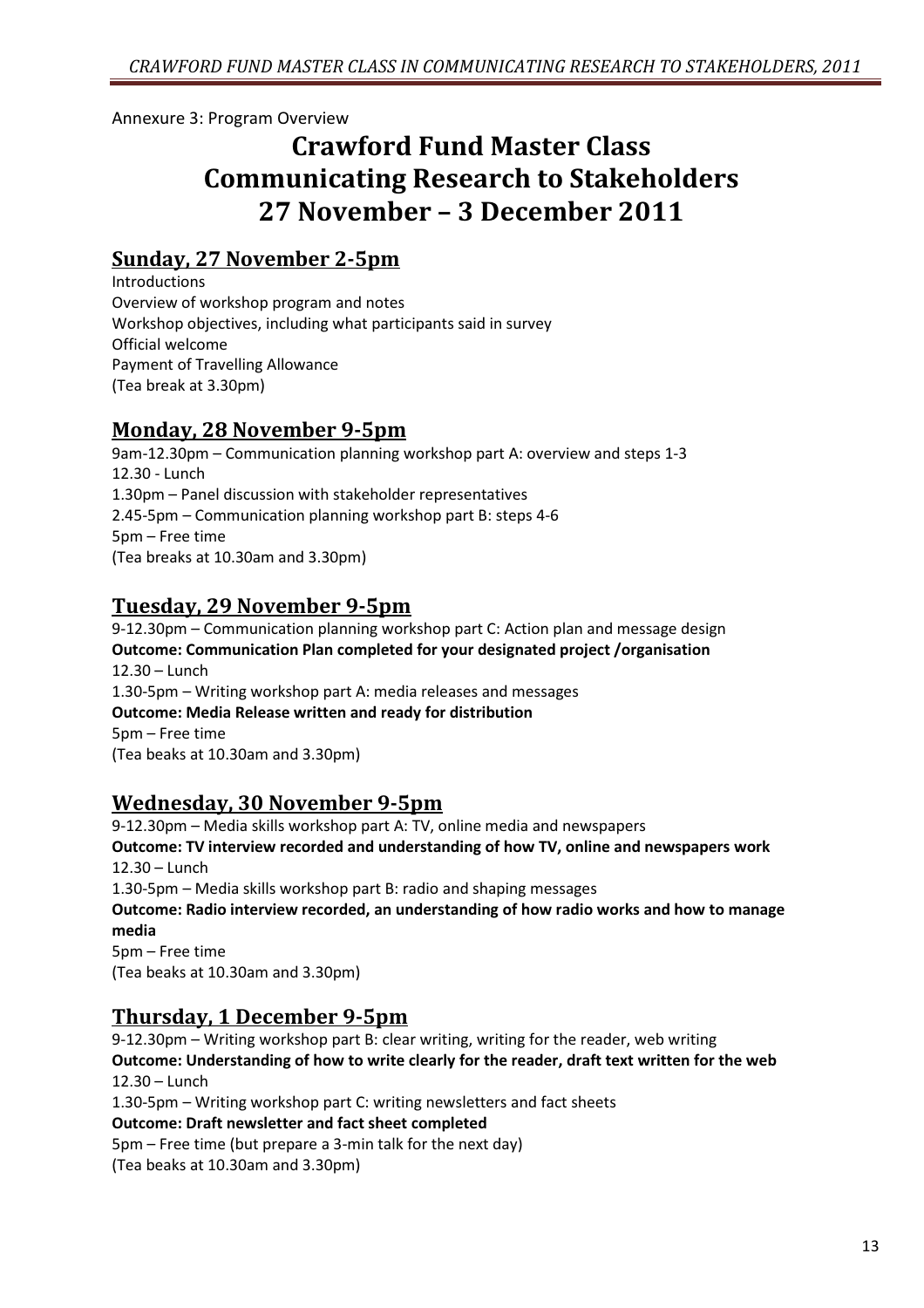## Friday, 2 December 9-5pm

9-12.30pm – Presentation Skills part A: audience, content, structure; 3 min talk Outcome: 3 min talk delivered with feedback, understanding of how to structure a talk 12.30 – Lunch 1.30-5pm – Presentation Skills part B: style, visuals and questions Outcome: Two other short talks delivered with feedback, graphic designed and presented 5pm – Free time (Tea beaks at 10.30am and 3.30pm) Evening: Closing dinner including transfer from hotel at 6.45pm – assemble at 6.40pm.

## Saturday, 3 December 9-11am

Recap on key points

Actions after this workshop, including next steps to improve your institution's communication Workshop evaluation and reminder about 3 month evaluation

Presentation of Master Class certificates with representatives of UCM or Australian Government 11am – Departures for airport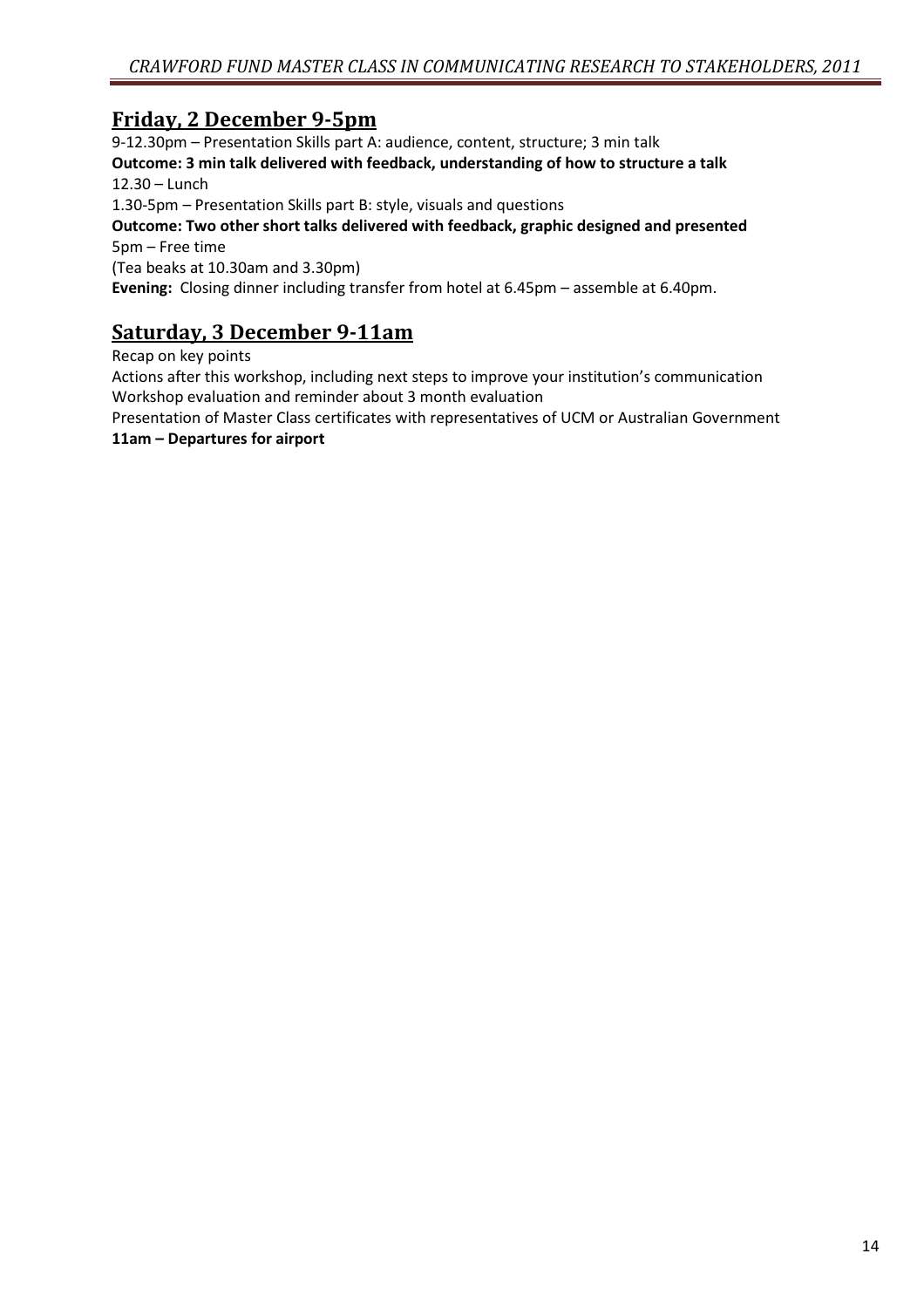#### Annexure 4 – EVALUATION FORM

#### **Crawford Fund Master Class in Communicating Research to Stakeholders Chiang Mai, Thailand. 27th November – 3rd December 2011**

| 1                                                                 | $\overline{2}$ | 3 | 4 | 5 | 6                                 | $\overline{7}$           |
|-------------------------------------------------------------------|----------------|---|---|---|-----------------------------------|--------------------------|
| <b>Disagree</b>                                                   |                |   |   |   | <b>Very Strongly Agree</b>        |                          |
| Overall assessment of the course                                  |                |   |   |   |                                   |                          |
|                                                                   | 2              | 3 | 4 | 5 | 6                                 |                          |
| No use or relevance                                               |                |   |   |   | <b>Highly useful and relevant</b> |                          |
| Course content, information and ideas presented                   |                |   |   |   |                                   |                          |
|                                                                   | 2              | 3 | 4 | 5 | 6                                 | 7                        |
| No use or relevance                                               |                |   |   |   | Useful and relevant               |                          |
| The presentation/facilitation style of the consultants was        |                |   |   |   |                                   |                          |
|                                                                   | $\overline{2}$ | 3 | 4 | 5 | 6                                 |                          |
| Not helpful<br>Disenabling                                        |                |   |   |   |                                   | Very helpful<br>Enabling |
|                                                                   |                |   |   |   |                                   |                          |
| The mix of information, presentation, discussion and activity was |                |   |   |   |                                   |                          |
|                                                                   | $\overline{2}$ | 3 | 4 | 5 | 6                                 | 7                        |
| Not balanced                                                      |                |   |   |   | Well balanced                     |                          |
| The likely usefulness of the workshop notes in the future         |                |   |   |   |                                   |                          |
|                                                                   | $\overline{2}$ |   |   |   | 6                                 |                          |
| 1<br>Not useful                                                   |                | 3 | 4 | 5 |                                   | Very useful              |
|                                                                   |                |   |   |   |                                   |                          |
| Recommendation of this course to others at a similar level        |                |   |   |   |                                   |                          |
|                                                                   | 2              | 3 | 4 | 5 | 6                                 |                          |
| Not recommended                                                   |                |   |   |   |                                   | Recommended              |
| The practical/administrative arrangements were organised          |                |   |   |   |                                   |                          |
| 1                                                                 | $\overline{2}$ | 3 | 4 | 5 | 6                                 |                          |
| Not Well                                                          |                |   |   |   |                                   | Very Well                |
| What did you like most or find most useful about the workshop?    |                |   |   |   |                                   |                          |
|                                                                   |                |   |   |   |                                   |                          |
|                                                                   |                |   |   |   |                                   |                          |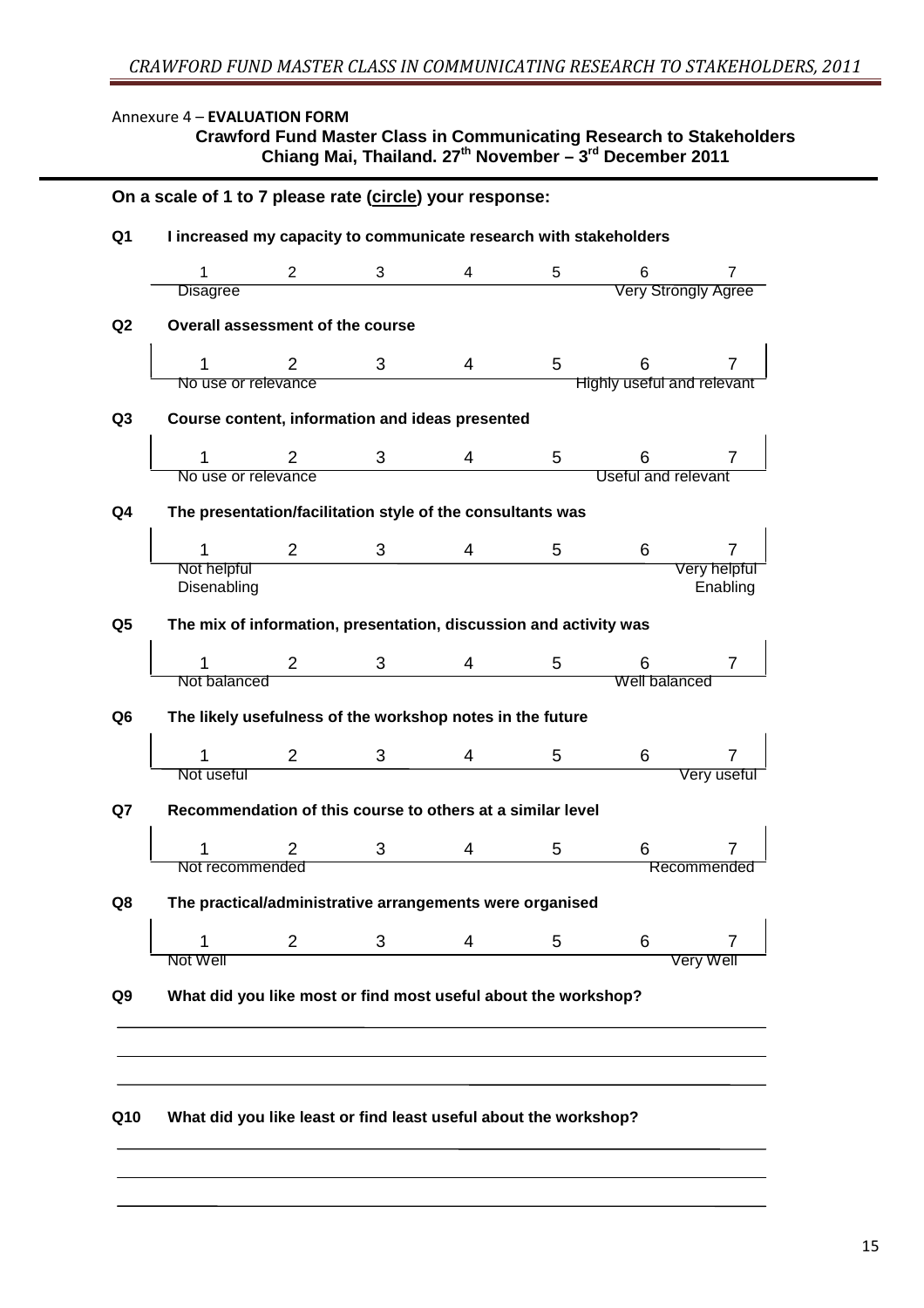**Q11 Is there anything you would change in terms of topics and allocation of time?** 

| Q12 | What do you expect to report you have done in terms of communication<br>activities/improvements in your three month evaluation survey? |
|-----|----------------------------------------------------------------------------------------------------------------------------------------|
|     |                                                                                                                                        |
| Q13 | Any other comments?                                                                                                                    |
|     |                                                                                                                                        |
|     |                                                                                                                                        |

**Would you be happy to have your name attributed to any of the comments you have made in reporting on the response to the Master Class and in materials provided to future participants? If yes, please write your name and organisation below.** 

| Name (including title):         | <b>Position:</b> |
|---------------------------------|------------------|
| Organisation: _________________ |                  |
| Country: $\_\_$                 |                  |

**THANK YOU**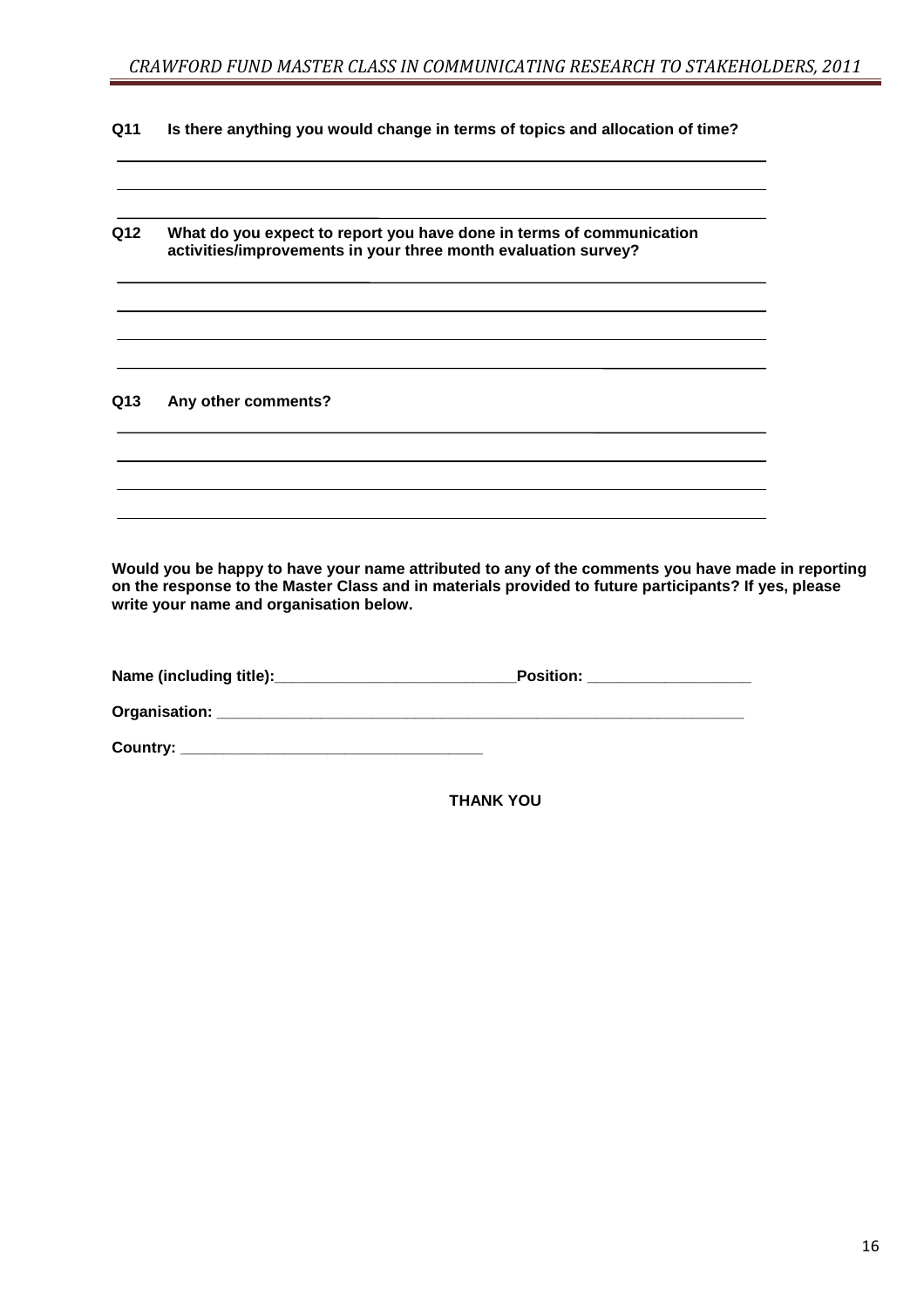Annexure 5 – Post-course evaluation:

# Crawford Fund Master Class Communicating Research to Stakeholders Chiang Mai, Thailand

| <b>Date:</b> $27^{th}$ Nov – $3^{rd}$ Dec 2011 | No of evaluation sheets: 18 |
|------------------------------------------------|-----------------------------|

## Average scores for Q1-Q6:

Workshop participants asked to rate the following on a scale of 1-7:

|        | Question                                                          | Average |
|--------|-------------------------------------------------------------------|---------|
| $Q1$ : | I increased my capacity to communicate research with stakeholders |         |
|        | $(1=$ disagree, $7=$ agree)                                       | 6.31    |
| Q2:    | Overall assessment of the course                                  |         |
|        | (1= No use or relevance, 7 = Highly useful and relevant)          | 6.56    |
| Q3:    | Course content, information and ideas presented                   |         |
|        | $(1 = No$ use or relevance, $7 = Highly$ useful and relevant)     | 7.00    |
| $Q4$ : | The presentation/facilitation style of the consultants was        |         |
|        | $(1 = not helpful, disenabling, 7 = very helpful, enabling)$      | 6.56    |
| Q5:    | The mix of information, presentation, discussion and activity was |         |
|        | $(1= not balanced, 7 = balanced)$                                 | 6.31    |
| $Q6$ : | The likely usefulness of the workshop notes in the future         |         |
|        | $(1= not useful, 7 = useful)$                                     | 6.50    |
| Q7:    | Recommendation of this course to others at a similar level        |         |
|        | $(1= not recommended, 7= recommended)$                            | 6.63    |
| Q8:    | The practical/administrative arrangements were organized          |         |
|        | $(1=$ not well, $7=$ well)                                        | 6.69    |

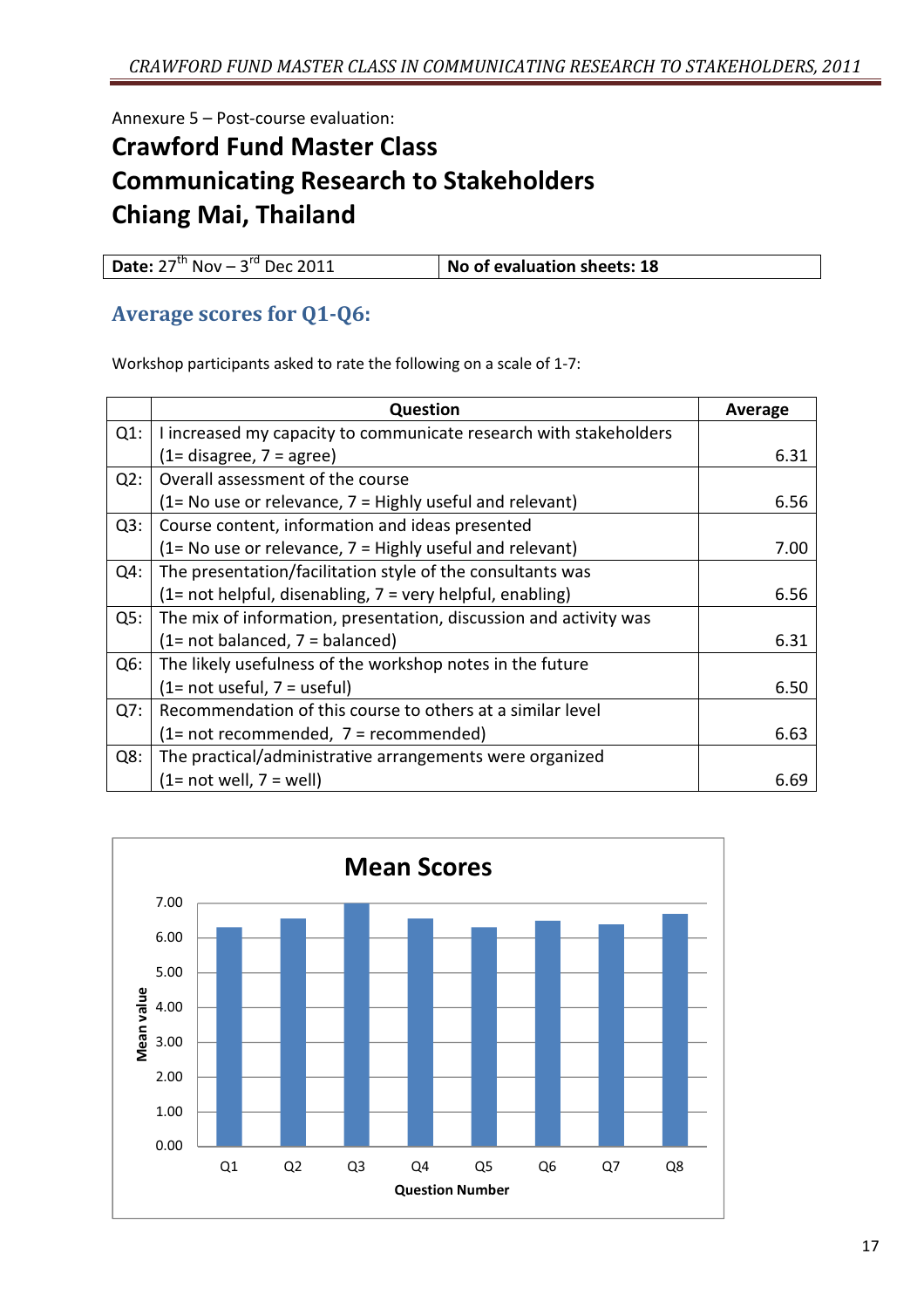## Q9. What did you like most or find most useful about the workshop?

| <b>Response</b>                                           | <b>Participant</b> | <b>Occupation</b>                        | <b>Country</b> |
|-----------------------------------------------------------|--------------------|------------------------------------------|----------------|
| Publication, not only on scientific journals but also on  | Dr. Ida Luh Gede   | Researcher, Center for Forest            | Indonesia      |
| media release i.e. TV, newspaper, radio etc.              | Nurtjahjaningsih   | Biotechnology & Improvement              |                |
| All material provided, the way presented, I especially    | Munawar Raza       | Program officer, ACIAR                   | Pakistan       |
| liked the fact sheet and media release                    | Kazmi              |                                          |                |
| Talking science to the media                              | Dr. Jiban Krisna   | Chief Scientific Officer and Head,       | Bangladesh     |
|                                                           | <b>Biswas</b>      | Bangladesh Rice Research                 |                |
|                                                           |                    | Institute.                               |                |
| Interactive way workshop was conducted, preparing         | Dr. Benjavan       | Professor, Faculty of Agriculture,       | Thailand       |
| fact sheets                                               | Rerkasem           | Chiang Mai University                    |                |
| (1) Presentation skills, communicating to a variety of    | Dr. Krishna M.     | Head, Social Sciences, Indian            | India          |
|                                                           |                    |                                          |                |
| stakeholders. (2) The handouts and study material         | Singh              | <b>Council of Agricultural Research</b>  |                |
| distributed are going to be useful for us in future.      |                    |                                          |                |
| (3) The consultants, Toss, Jenni, Tom and Meg - all       |                    |                                          |                |
| were wonderful.                                           |                    |                                          |                |
| Diversity of exercises! Toss as an instructor!            | Dr. Manzoor        | Senior Associate Scientist, IRRI         | India          |
| Workshop taught me about communication skills to          | <b>Hussain Dar</b> |                                          |                |
| deal with different partners having different interests.  |                    |                                          |                |
| The exercises and the learnings/ lessons derived when     | Dr. Della Grace    | Director for External Affairs,           | The            |
| you see your flaws displayed on DVD                       | <b>Bacaltos</b>    | Marine & Aquatic School of               | Philippines    |
|                                                           |                    | Technology                               |                |
| TV interview recorded and how TV online and               | Sarath Chandra     | Deputy Director of Agriculture,          | Sri Lanka      |
| newspapers work                                           | Wanigasuriya       | Department of Agriculture                |                |
| I liked the exercises a lot - the factsheet, media        | Dr. Alice Joan     | Professor, University of the             | The            |
|                                                           |                    |                                          |                |
| release, communication plan, presentation skills. The     | Ferrer             | Philippines                              | Philippines    |
| videos were great; feedback is immediate. Having to       |                    |                                          |                |
| meet real media practitioner and being interviewed        |                    |                                          |                |
| and learn from them was very good learning                |                    |                                          |                |
| experience.                                               |                    |                                          |                |
| Communication plan, media release written,                | Dr. Sugot Kasem    | Researcher, Dept. of Plant               | Thailand       |
| presenting to audience (3-min talk)                       |                    | Pathology, Kasetsart University          |                |
| Useful and practical exercises                            | Dr. Nguyen Anh     | Director, Southern Center of             | Vietnam        |
|                                                           | Pong               | <b>Agriculture Policy &amp; Strategy</b> |                |
| The method to develop an effective communication          | <b>Tuyen Dinh</b>  | Deputy Head, National institute          | Vietnam        |
| plan                                                      |                    | of Animal science                        |                |
| Preparation fact sheet, media release, policy brief. TV   | Dr. Md Alamgir     | Principal Plant Breeder,                 | Bangladesh     |
|                                                           | Hossain            | Bangladesh Rice Research                 |                |
| interview all are very useful                             |                    |                                          |                |
|                                                           |                    | institute                                |                |
| "Preparing communication plan" was the most useful        | Dr Vinay Kumar     | Programme Coordinator, Farm              | India          |
| chapter, which will help us to prepare our plan. Over     | Singh              | Science Centre/ Central Rice             |                |
| all chapters, management of workshop in time was          |                    | <b>Research Institute</b>                |                |
| very good. Give time to all participants for talks was    |                    |                                          |                |
| good.                                                     |                    |                                          |                |
| The documents from Econnect are very good for our         | Dr. Cong Phan Thi  | Senior researcher, Institute of          | Vietnam        |
| future operation                                          |                    | Agriculture Sciences for Southern        |                |
|                                                           |                    | Vietnam                                  |                |
| Make me feel more confident before the audience,          | Quang Hai Tran     | Researcher, Center for Plant             | Vietnam        |
| useful soft skill/introduce information, Content          |                    | Resources, MARD                          |                |
| All the topics discussed are new for me, like the TV      | Tallapragada       | Chief Economist, Livelihoods and         | India          |
|                                                           |                    |                                          |                |
| talk, journalists, preparing fact sheet etc. so it's been | Chiranjeevi        | Natural Resource Management              |                |
| great learning                                            |                    | Institute                                |                |
| The resource persons provided both theoretical and        | Dr Bhaba P.        | Senior Scientist and IRRI Rep. to        | Nepal          |
| practical on how to communicate, present and face         | Tripathi           | Nepal                                    |                |
| the audience and how to prepare articles for farmer,      |                    |                                          |                |
| local government and policy levels                        |                    |                                          |                |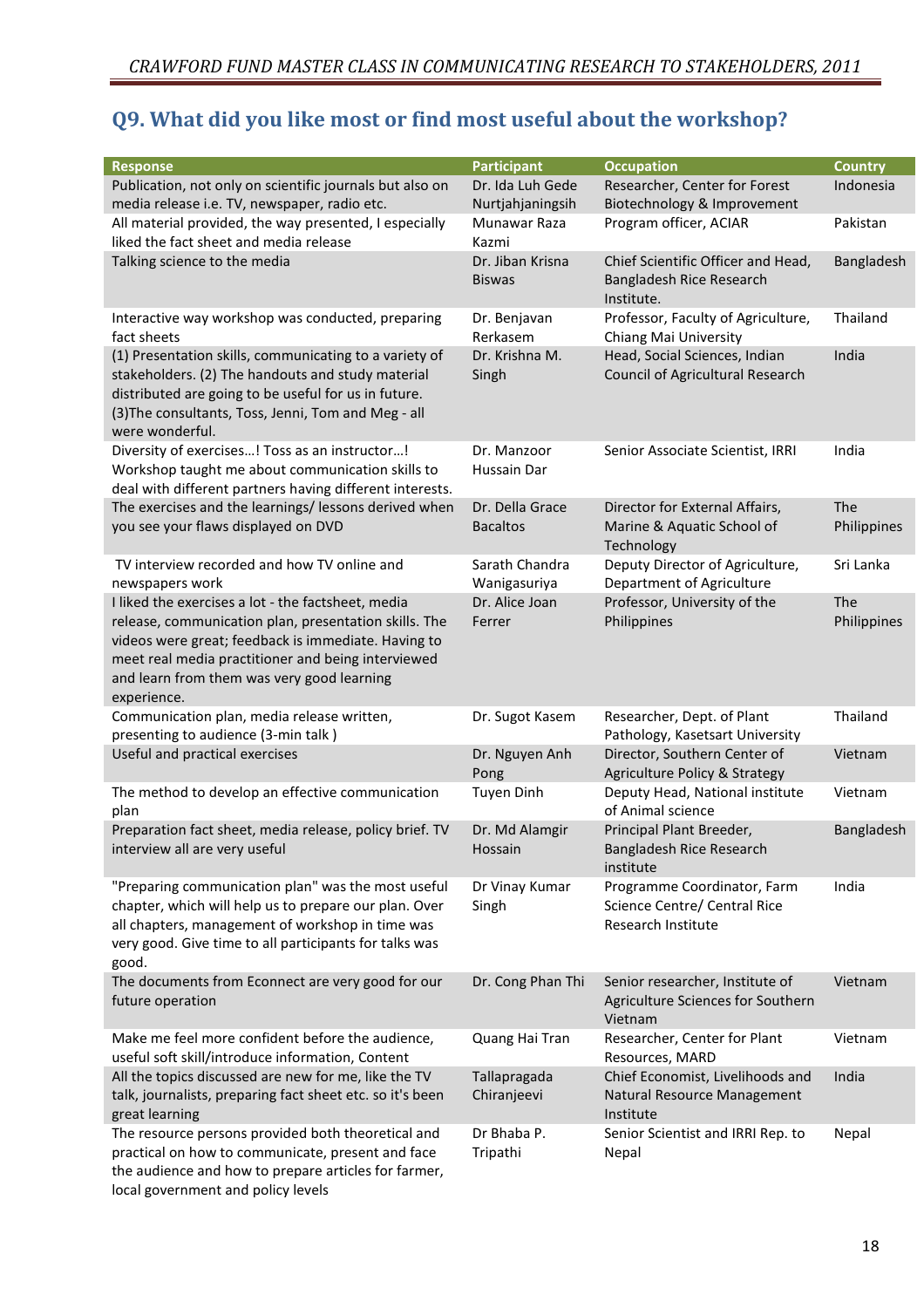## Q10. What did you like least or find least useful about the workshop?

| <b>Response</b>                                                                                      | <b>Participant</b>                | <b>Occupation</b>                               | <b>Country</b> |
|------------------------------------------------------------------------------------------------------|-----------------------------------|-------------------------------------------------|----------------|
| Nothing useless, not various topic of research is                                                    | Dr. Ida Luh Gede                  | Researcher, Center for Forest                   | Indonesia      |
| preferred                                                                                            | Nurtjahjaningsih                  | Biotechnology & Improvement                     |                |
| Nothing                                                                                              | Munawar Raza                      | Program officer, ACIAR                          | Pakistan       |
|                                                                                                      | Kazmi                             |                                                 |                |
| Nothing I found least useful                                                                         | Dr. Jiban Krisna                  | Chief Scientific Officer and Head,              | Bangladesh     |
|                                                                                                      | <b>Biswas</b>                     | Bangladesh Rice Research<br>Institute.          |                |
| I am not particularly interested in how to do                                                        | Dr. Benjavan                      | Professor, Faculty of Agriculture,              | Thailand       |
| interviews                                                                                           | Rerkasem                          | Chiang Mai University                           |                |
| Nothing, everything was quite useful                                                                 | Dr. Krishna M.                    | Head, Social Sciences, Indian                   | India          |
|                                                                                                      | Singh                             | <b>Council of Agricultural Research</b>         |                |
| Time for certain exercises was limited which gave less<br>time for few participants to practice more | Dr. Manzoor<br><b>Hussain Dar</b> | Senior Associate Scientist, IRRI                | India          |
| Repetitious process of introducing topics such as                                                    | Dr. Della Grace                   | Director for External Affairs,                  | The            |
| communication planning                                                                               | <b>Bacaltos</b>                   | Marine & Aquatic School of                      | Philippines    |
|                                                                                                      |                                   | Technology                                      |                |
| How to write clearly for the reader                                                                  | Sarath Chandra                    | Deputy Director of Agriculture,                 | Sri Lanka      |
|                                                                                                      | Wanigasuriya                      | Department of Agriculture                       |                |
| Everything was useful                                                                                | Dr. Alice Joan                    | Professor, University of the                    | The            |
|                                                                                                      | Ferrer                            | Philippines                                     | Philippines    |
| No (all of this workshop are useful for me)                                                          | Dr. Sugot Kasem                   | Researcher, Dept. of Plant                      | Thailand       |
|                                                                                                      |                                   | Pathology, Kasetsart University                 |                |
| Some part has few time to do                                                                         | Dr. Nguyen Anh                    | Director, Southern Center of                    | Vietnam        |
|                                                                                                      | Pong                              | <b>Agriculture Policy &amp; Strategy</b>        |                |
| Working with radio broadcaster                                                                       | <b>Tuyen Dinh</b>                 | Deputy Head, National institute                 | Vietnam        |
|                                                                                                      |                                   | of Animal science                               |                |
| Graphic design and presentation                                                                      | Dr. Md Alamgir                    | Principal Plant Breeder,                        | Bangladesh     |
|                                                                                                      | Hossain                           | Bangladesh Rice Research                        |                |
|                                                                                                      |                                   | institute                                       |                |
| Nothing                                                                                              | Dr Vinay Kumar                    | Programme Coordinator, Farm                     | India          |
|                                                                                                      | Singh                             | Science Centre/ Central Rice                    |                |
|                                                                                                      |                                   | <b>Research Institute</b>                       |                |
| The presentation of the consultant was too fast and                                                  | Dr. Cong Phan Thi                 | Senior researcher, Institute of                 | Vietnam        |
| not clear make things more difficult to digest                                                       |                                   | Agriculture Sciences for Southern               |                |
|                                                                                                      |                                   | Vietnam                                         |                |
| Policy brief                                                                                         | Quang Hai Tran                    | Researcher, Center for Plant<br>Resources, MARD | Vietnam        |
| Dialogue with journalists (Q&A) could be shortened                                                   | Tallapragada                      | Chief Economist, Livelihoods and                | India          |
| and the time could have been used for more practice                                                  | Chiranjeevi                       | Natural Resource Management                     |                |
| with them.                                                                                           |                                   | Institute                                       |                |
| All the things were organised very nicely. I did not like                                            | Dr Bhaba P.                       | Senior Scientist and IRRI Rep. to               | Nepal          |
| least.                                                                                               | Tripathi                          | Nepal                                           |                |

## Q11. Is there anything you would change in terms of topics and allocation of time?

| <b>Response</b>                                                                                                                                                                                    | Participant                          | <b>Occupation</b>                                            | <b>Country</b> |
|----------------------------------------------------------------------------------------------------------------------------------------------------------------------------------------------------|--------------------------------------|--------------------------------------------------------------|----------------|
| Yes, it depends on the needs                                                                                                                                                                       | Dr. Ida Luh Gede<br>Nurtiahjaningsih | Researcher, Center for Forest<br>Biotechnology & Improvement | Indonesia      |
|                                                                                                                                                                                                    |                                      |                                                              |                |
| How to become good listener - it is very important but<br>not much time was given. For presentation skills we<br>need to have more time and every participant must<br>get a chance in front of all | Munawar Raza<br>Kazmi                | Program officer, ACIAR                                       | Pakistan       |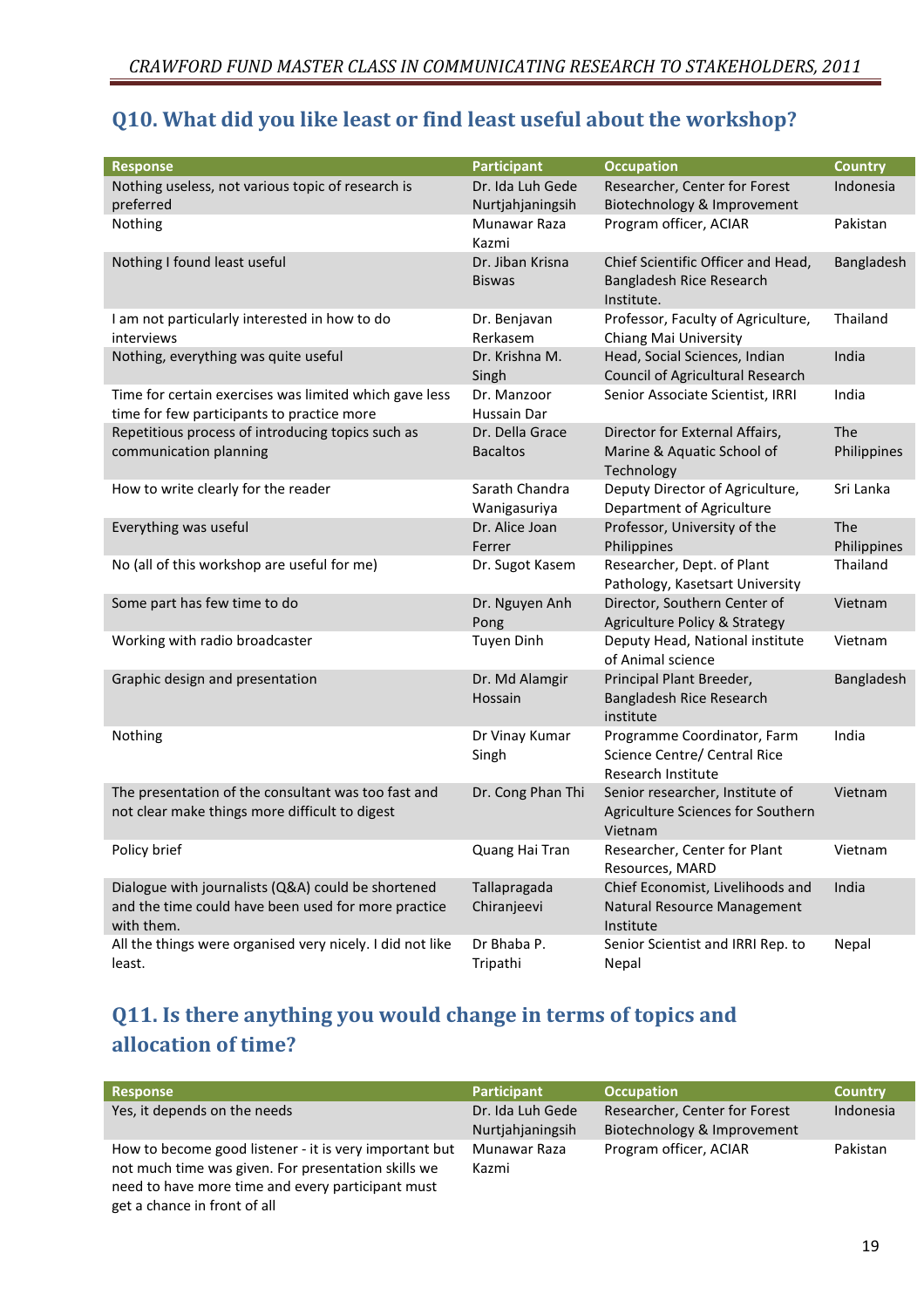#### CRAWFORD FUND MASTER CLASS IN COMMUNICATING RESEARCH TO STAKEHOLDERS, 2011

| Time allocation time is limited                                                                                                          | Dr. Jiban Krisna<br><b>Biswas</b>  | Chief Scientific Officer and Head,<br>Bangladesh Rice Research<br>Institute.      | Bangladesh         |
|------------------------------------------------------------------------------------------------------------------------------------------|------------------------------------|-----------------------------------------------------------------------------------|--------------------|
| No                                                                                                                                       | Dr. Benjavan<br>Rerkasem           | Professor, Faculty of Agriculture,<br>Chiang Mai University                       | Thailand           |
| No, Perfect blend of different topics                                                                                                    | Dr. Krishna M.<br>Singh            | Head, Social Sciences, Indian<br><b>Council of Agricultural Research</b>          | India              |
| Topic is catchy! Yeah, I would like to extend it maybe<br>for a couple more days                                                         | Dr. Manzoor<br>Hussain Dar         | Senior Associate Scientist, IRRI                                                  | India              |
| Less time for communication plan to give time for<br>techniques/steps to make Blog or other social media                                 | Dr. Della Grace<br><b>Bacaltos</b> | Director for External Affairs,<br>Marine & Aquatic School of<br>Technology        | The<br>Philippines |
| None                                                                                                                                     | Sarath Chandra<br>Wanigasuriya     | Deputy Director of Agriculture,<br>Department of Agriculture                      | Sri Lanka          |
| just more examples of factsheets and media release -<br>good ones and bad ones; to let the class spot the good<br>ones from the bad ones | Dr. Alice Joan<br>Ferrer           | Professor, University of the<br>Philippines                                       | The<br>Philippines |
| website presentations                                                                                                                    | Dr. Sugot Kasem                    | Researcher, Dept. of Plant<br>Pathology, Kasetsart University                     | Thailand           |
| Should have sometime of field work                                                                                                       | Dr. Nguyen Anh<br>Pong             | Director, Southern Center of<br><b>Agriculture Policy &amp; Strategy</b>          | Vietnam            |
| Should have a section on writing newsletter                                                                                              | <b>Tuyen Dinh</b>                  | Deputy Head, National institute<br>of Animal science                              | Vietnam            |
| TV interview and media release, allocated time needs<br>to increase                                                                      | Dr. Md Alamgir<br>Hossain          | Principal Plant Breeder,<br>Bangladesh Rice Research<br>institute                 | Bangladesh         |
| Writing research paper should also be included                                                                                           | Dr Vinay Kumar<br>Singh            | Programme Coordinator, Farm<br>Science Centre/ Central Rice<br>Research Institute | India              |
| Talk more about the information needed to put on a<br>website                                                                            | Dr. Cong Phan Thi                  | Senior researcher, Institute of<br>Agriculture Sciences for Southern<br>Vietnam   | Vietnam            |
| OK                                                                                                                                       | Quang Hai Tran                     | Researcher, Center for Plant<br>Resources, MARD                                   | Vietnam            |
| More role plays, a cycle of activity-feedback-<br>improvisation could be built for an activity like TV<br>interview                      | Tallapragada<br>Chiranjeevi        | Chief Economist, Livelihoods and<br>Natural Resource Management<br>Institute      | India              |
| Topics and allocation of time is ok                                                                                                      | Dr Bhaba P.<br>Tripathi            | Senior Scientist and IRRI Rep. to<br>Nepal                                        | Nepal              |

## Q12. What do you expect to report you have done in terms of communication activities/improvements in your three month evaluation survey?

| <b>Response</b>                                                                                    | <b>Participant</b>                   | <b>Occupation</b>                                                            | <b>Country</b> |
|----------------------------------------------------------------------------------------------------|--------------------------------------|------------------------------------------------------------------------------|----------------|
| Progress of the action list                                                                        | Dr. Ida Luh Gede<br>Nurtjahjaningsih | Researcher, Center for Forest<br>Biotechnology & Improvement                 | Indonesia      |
| Press/media release, TV interviews, stake holder<br>meetings. Conduct similar training in Pakistan | Munawar Raza<br>Kazmi                | Program officer, ACIAR                                                       | Pakistan       |
| Policy brief - in the form of popular article/sub<br>editorials in our newspaper                   | Dr. Jiban Krisna<br><b>Biswas</b>    | Chief Scientific Officer and Head,<br>Bangladesh Rice Research<br>Institute. | Bangladesh     |
| Writing fact sheets on outputs of research at the lab -<br><b>IN THAI</b>                          | Dr. Benjavan<br>Rerkasem             | Professor, Faculty of Agriculture,<br>Chiang Mai University                  | Thailand       |
| Media release about the work I am doing, a policy<br>brief, a fact sheet and a TV interview        | Dr. Krishna M.<br>Singh              | Head, Social Sciences, Indian<br><b>Council of Agricultural Research</b>     | India          |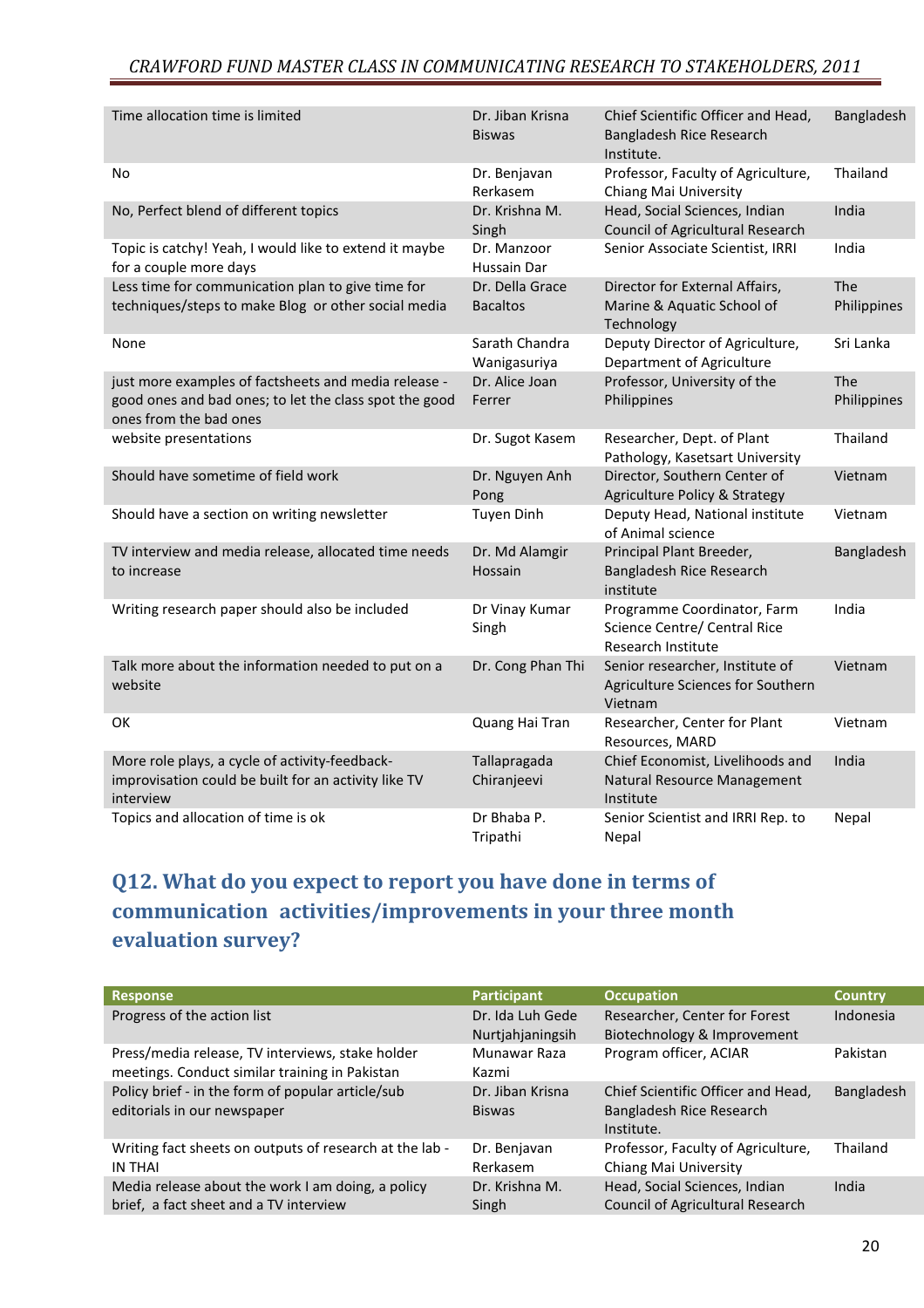#### CRAWFORD FUND MASTER CLASS IN COMMUNICATING RESEARCH TO STAKEHOLDERS, 2011

| <b>Response</b>                                                                                                                                                                                                                                                                            | <b>Participant</b>                 | <b>Occupation</b>                                                                 | <b>Country</b>     |
|--------------------------------------------------------------------------------------------------------------------------------------------------------------------------------------------------------------------------------------------------------------------------------------------|------------------------------------|-----------------------------------------------------------------------------------|--------------------|
| Improvement in the making of factsheets, short<br>stories / video clips in terms of appropriate content<br>and using simple words. Improvement in addressing<br>different audience & time management and more<br>impact                                                                    | Dr. Manzoor<br>Hussain Dar         | Senior Associate Scientist, IRRI                                                  | India              |
| The finalisation and institutionalisation of my<br>communication plan                                                                                                                                                                                                                      | Dr. Della Grace<br><b>Bacaltos</b> | Director for External Affairs,<br>Marine & Aquatic School of<br>Technology        | The<br>Philippines |
| I would like to organize a media briefing for my<br>institute                                                                                                                                                                                                                              | Sarath Chandra<br>Wanigasuriya     | Deputy Director of Agriculture,<br>Department of Agriculture                      | Sri Lanka          |
| 1) More presentation of my research results to<br>stakeholders. 2) media release once the research<br>report comes out. 3) factsheet finalised, produced and<br>distributed. 4) working on case story book and manual<br>on conducting inventory of and evaluation of disused<br>fishponds | Dr. Alice Joan<br>Ferrer           | Professor, University of the<br>Philippines                                       | The<br>Philippines |
| In three month, I have to contact to my colleague for<br>built up research plant/objectives/Activity plan/<br>target planner/ Transferring Technology plan                                                                                                                                 | Dr. Sugot Kasem                    | Researcher, Dept. of Plant<br>Pathology, Kasetsart University                     | Thailand           |
| My international Conference presentation, training<br>for colleagues in monthly internal training                                                                                                                                                                                          | Dr. Nguyen Anh<br>Pong             | Director, Southern Center of<br><b>Agriculture Policy &amp; Strategy</b>          | Vietnam            |
| Progress of the communication plan that I have<br>prepared during the workshop                                                                                                                                                                                                             | <b>Tuyen Dinh</b>                  | Deputy Head, National institute<br>of Animal science                              | Vietnam            |
| Preparation media release, Presentation in the<br>seminar and preparation of fact sheets                                                                                                                                                                                                   | Dr. Md Alamgir<br>Hossain          | Principal Plant Breeder,<br>Bangladesh Rice Research<br>institute                 | Bangladesh         |
| I will be able to communicate messages to the<br>farmers, other researchers and media personnel in<br>better manner with more effectivity and efficiently                                                                                                                                  | Dr Vinay Kumar<br>Singh            | Programme Coordinator, Farm<br>Science Centre/ Central Rice<br>Research Institute | India              |
| Workshop to farmers                                                                                                                                                                                                                                                                        | Dr. Cong Phan Thi                  | Senior researcher, Institute of<br>Agriculture Sciences for Southern<br>Vietnam   | Vietnam            |
| The results of action plant in demonstrating mutant<br>rice.                                                                                                                                                                                                                               | Quang Hai Tran                     | Researcher, Center for Plant<br>Resources, MARD                                   | Vietnam            |
| Prepare a communication plan for one of my projects                                                                                                                                                                                                                                        | Tallapragada<br>Chiranjeevi        | Chief Economist, Livelihoods and<br>Natural Resource Management<br>Institute      | India              |
| Fact sheet of drought tolerant varieties developed,<br>Policy briefing will be organised, media people (FM,<br>radio, TV and news) will be contacted and<br>technologies will be disseminated to larger farmers                                                                            | Dr Bhaba P.<br>Tripathi            | Senior Scientist and IRRI Rep. to<br>Nepal                                        | Nepal              |

## Q13. Any other comments?

and areas

| <b>Response</b>                                                                                                                                                                                             | <b>Participant</b>                   | <b>Occupation</b>                                                            | <b>Country</b> |
|-------------------------------------------------------------------------------------------------------------------------------------------------------------------------------------------------------------|--------------------------------------|------------------------------------------------------------------------------|----------------|
| Degree of communication skill of participants is<br>important                                                                                                                                               | Dr. Ida Luh Gede<br>Nurtjahjaningsih | Researcher, Center for Forest<br>Biotechnology & Improvement                 | Indonesia      |
| The duration was little short, so some of the things<br>were rushed especially presentation skills. A few<br>topics like writing something in plain English,<br>interacting with audience - can be included | Munawar Raza<br>Kazmi                | Program officer, ACIAR                                                       | Pakistan       |
| "Communicating science" is quite new to me. Anyway<br>I am doing this informally but formal training is<br>excellent for me. Now I could talk to the journalist<br>with utmost confidence.                  | Dr. Jiban Krisna<br><b>Biswas</b>    | Chief Scientific Officer and Head,<br>Bangladesh Rice Research<br>Institute. | Bangladesh     |